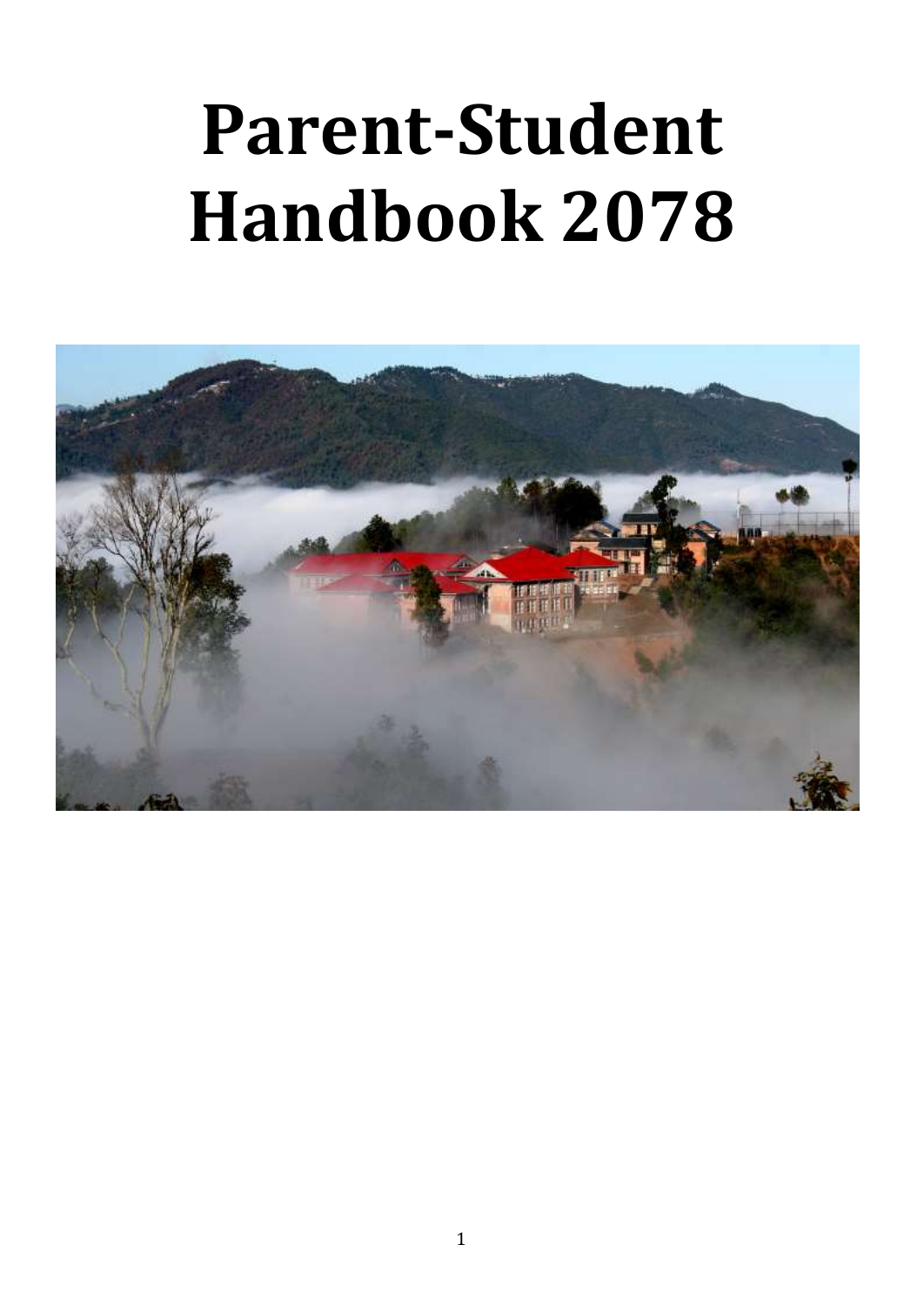# **EMERGENCY NUMBERS:**

| <b>SCHOOL OFFICE:</b>          | 011-490 561     |
|--------------------------------|-----------------|
| <b>ACCOUNT SECTION:</b>        | 011-490 395     |
| PLUS <sub>2</sub> :            | 011-490 638     |
| <b>HOT LINE:</b>               | 9860 897 750    |
| <b>KUHS WEBSITE:</b>           | www.kuhs.edu.np |
| DHULIKHEL HOSPITAL: 001-490497 |                 |
| POLICE:                        | 100             |
| <b>AMBULANCE:</b>              | 001-490497      |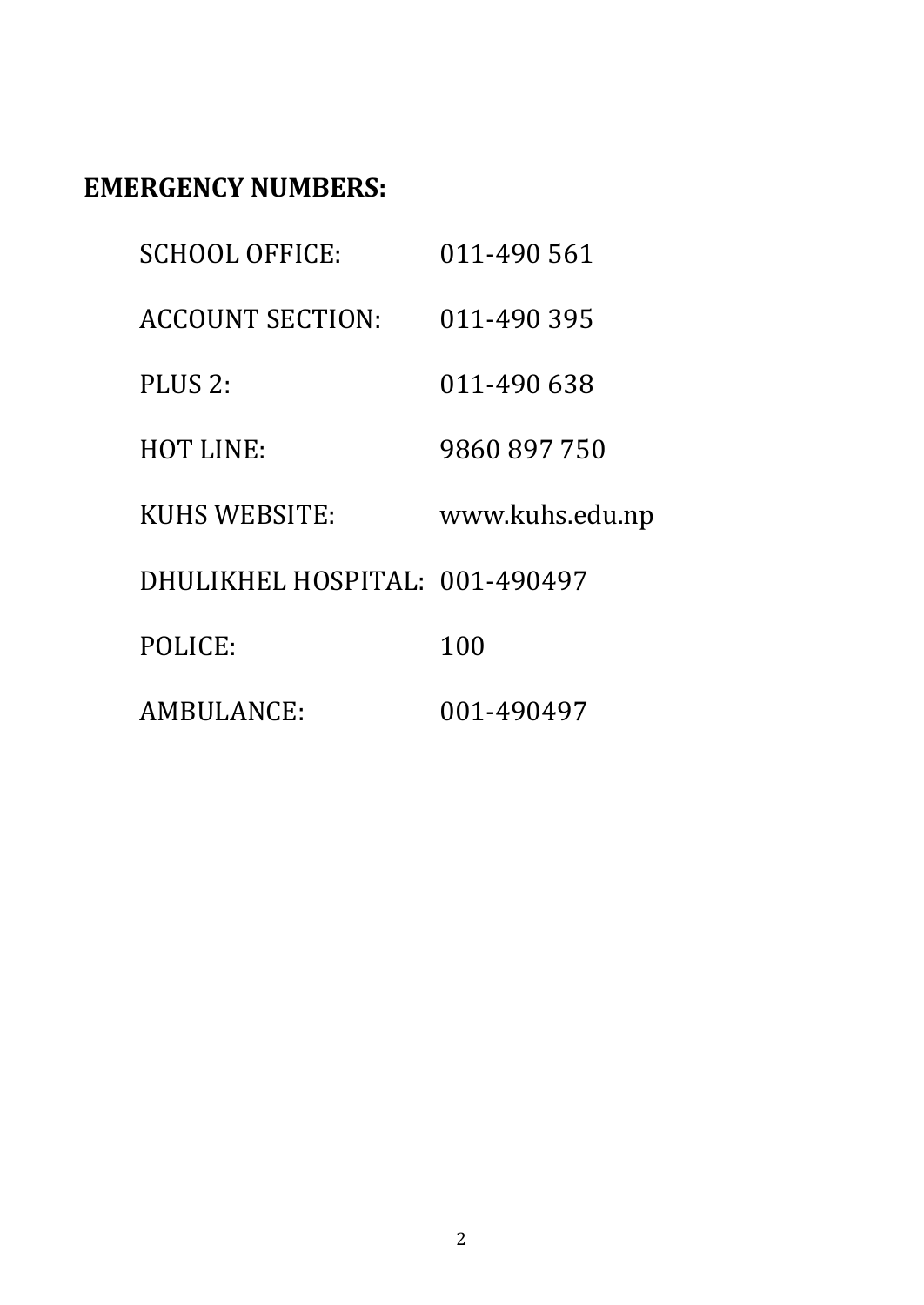# **Parent-Student Handbook 2078**

#### **Dear Parents,**

Welcome to a new school year and our new Parent Student Handbook. This handbook contains the information you will need to successfully support your child this year. Please read through it carefully and leave it in an easily accessible place. It contains school policies, student behavior expectations and rules, schedules, procedures and contact numbers.

You will find updated information on the website and the School will use an SMS to inform you of important events, but this handbook along with the annual calendar should serve as your main source of information for the year.

**It is especially important that you and your child understand the School's Code of Conduct, the specific rules that we have and the consequences should the rules be broken. Please sit with your child and read these sections together.**

If you have questions, by all means, please be in touch.

Sincerely,

Tejendra P. Rajbandhari **Barbara Butterworth Principal Academic Director**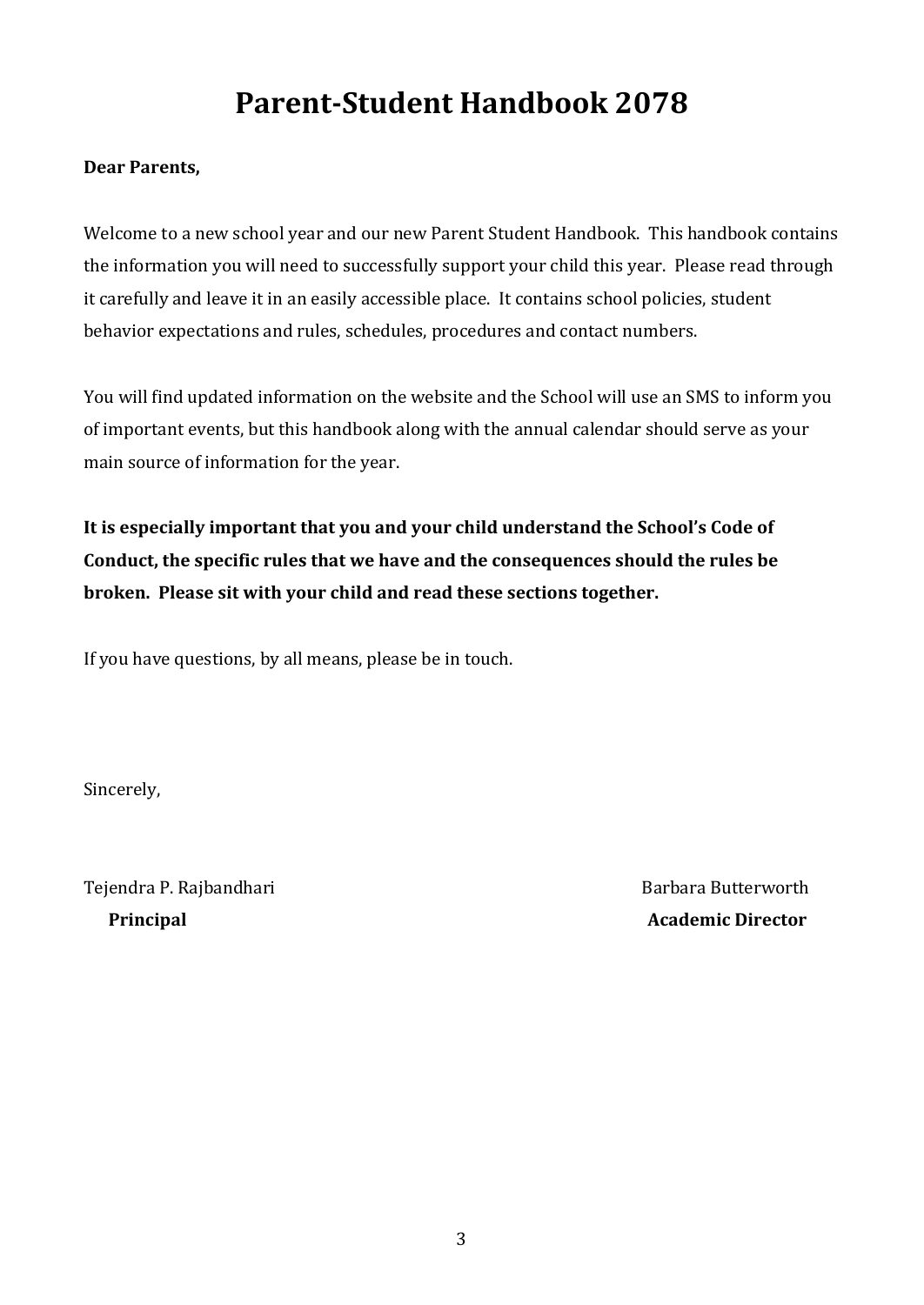# **Table of Contents**

| History of the school              | $\mathbf{1}$ |
|------------------------------------|--------------|
| Code of Conduct                    | 2            |
| <b>School Governance</b>           | 3            |
| <b>School Staff</b>                | 4            |
| <b>School Calendar</b>             | 6            |
| The Curriculum                     | 7            |
| <b>Extra-Curricular Activities</b> | 11           |
| <b>Evaluation and Exams</b>        | 13           |
| Health                             | 14           |
| <b>Food Service</b>                | 14           |
| <b>Field Trips</b>                 | 16           |
| Parents school Communication       | 16           |
| Earthquake drill procedure         | 17           |
| Hostel                             | 18           |
| <b>Book list</b>                   | 20           |
| <b>School Uniform</b>              | 24           |
| <b>Bus Services</b>                | 27           |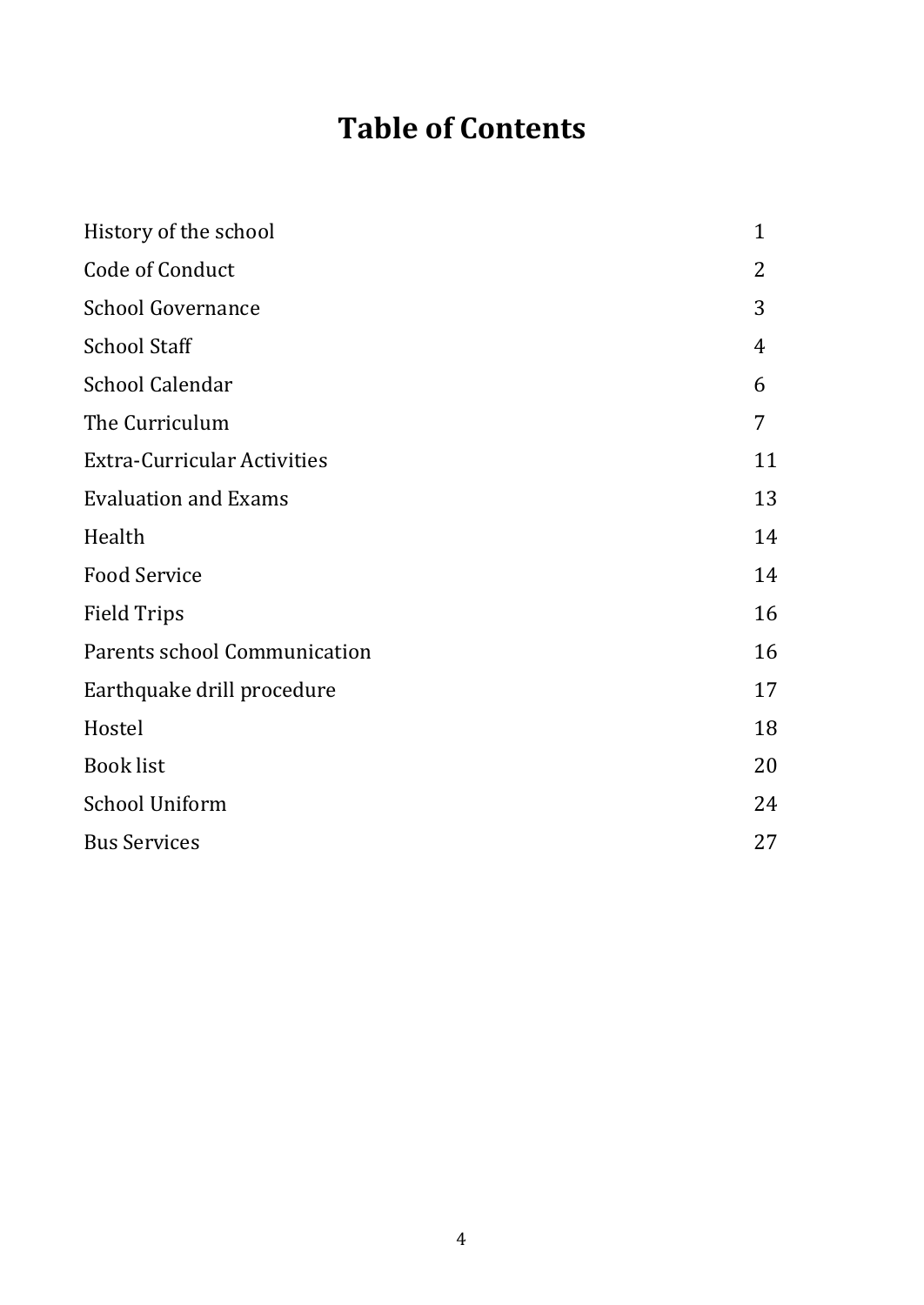# **History of the School**

The school operates under the umbrella of Kathmandu University, an independent not-for-profit non- government public institution. The University was established by the Government of Nepal through an Act of Parliament in 1991. KUHS was founded in 1998 and moved to its current location in 2000. We graduated our first SLC Batch in 2060.

**Motto:** Cultivating socially responsible and sensible citizens

#### **Mission Statement**

KUHS prepares students who are socially and humanely responsible and sensible in order to make the world a better and more just place to live. We make sure that our students are taught to collaborate among themselves and compete globally to create opportunities in this rapidly changing world. We also aim to disseminate knowledge and skills which will help develop a positive attitude. We educate to empower, engage and enable the students to excel in their lives and make a difference in the world.

#### **Vision Statement**

KUHS envisions becoming one of the best institutions globally where students from diverse communities collaborate, create and spread their achievements to benefit the entire global village. This collaboration leads to student social engagement which helps produce socially responsible citizens. We produce creative and innovative students to address the needs of society.

#### **Aims:**

- To create a new generation of leaders and professional women and men with a caring and responsible attitude to the community and the future of Nepal.
- To establish high academic standards this will give access to universities all over the world.
- To teach students to be creative thinkers who do not depend on rote learning and preparation for examinations for their education.
- To value Nepali culture and to understand the wider world.
- To develop a new curriculum and teaching materials that will make an important contribution to Nepal's education system.
- To provide a healthy fresh air location close to Kathmandu where children can learn to value and protect the natural environment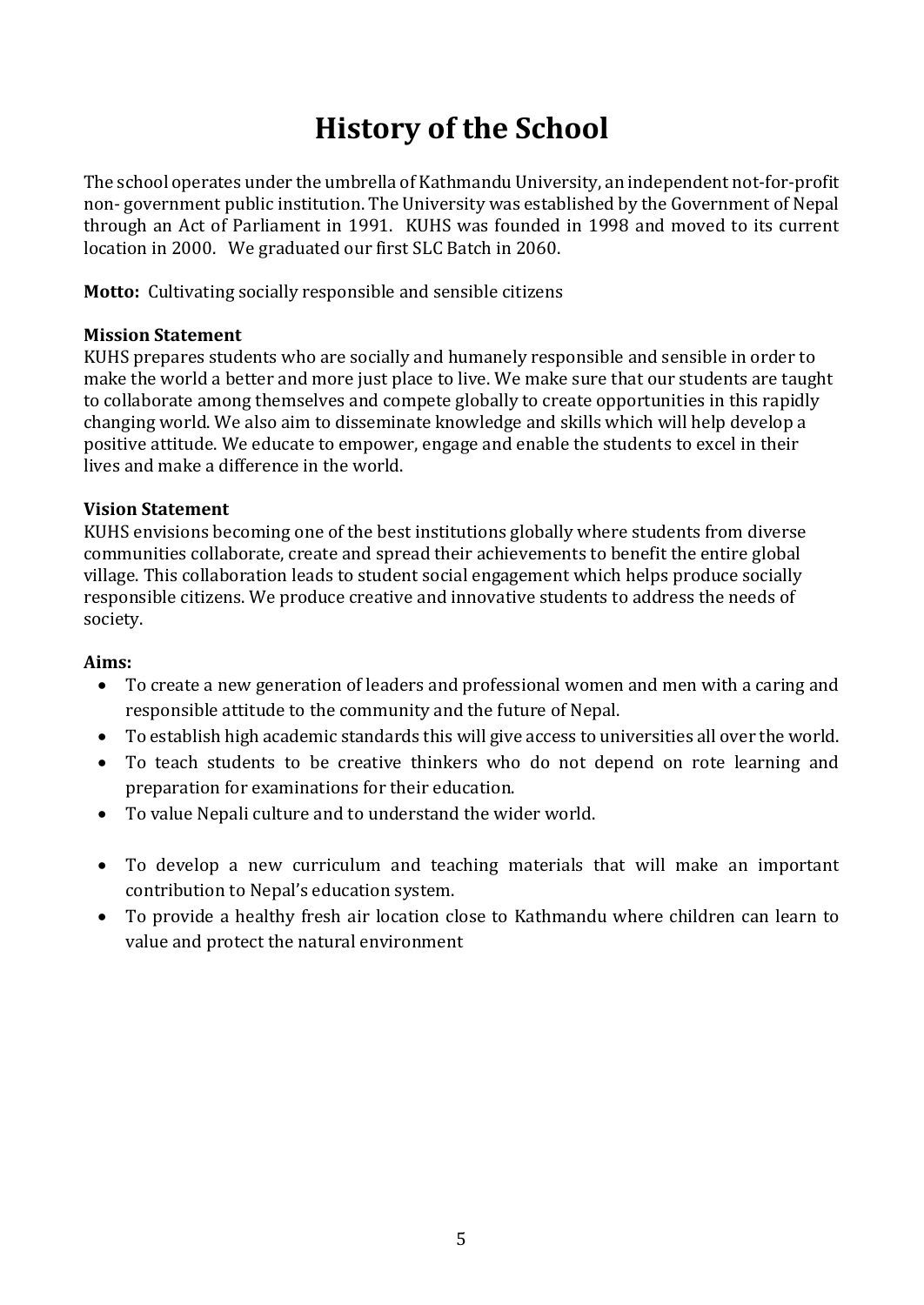# **CODE OF CONDUCT**

#### **At Kathmandu University High School, we create a respectful and caring learning environment. We have the following expectations for all our students and staff:**

### **Code of Conduct:**

- We respect each other regardless of age, background, or culture,
- We respect school property, the property of others, and our own property,
- We come to class prepared and on time,
- In class, we listen carefully and are actively involved in learning,
- We follow the rules of the school and classroom,
- We treat others as we would like to be treated,
- Like a family, we help and support each other, we listen with understanding,
- We are honest in our words and actions.

### **Specific School Rules:** To support these expectations, we have some specific school rules:

### **Safety on the school grounds:**

- Observe the walk only areas by walking only,
- The athletic ground is the area for running and playing,
- Courtyard during recess times: quite games can be played in this area, but be sure not to disturb classes that are running.
- Students may not leave the school compound without permission.
- Students may not bring their own sports equipment. The School will provide balls and other equipment for recess times,
- Stones are for walking on not for playing with.

#### **In the classroom**:

- Stand and greet the teacher at the beginning of the lesson with a polite "Namaskar",
- Students must raise their hands and take turns in answering questions using inside voices. They should not shout out answers,
- Students should stand when addressing a teacher, except during informal discussions,
- If a teacher or guests enters the classroom after class has started, students do not need to stop their work and rise. Doing this disrupts the lesson,
- Copybooks and textbooks should be covered and properly cared for,
- Homework diaries should be maintained at all times,
- Students do their own work. They do not copy from other students or from other resources (Internet etc.), students do not plagiarize.
- Students must not mark or damage school property. Students are responsible for any repair costs.
- If the subject teacher is not present in class five minutes after the bell has rung, the class prefect should report the absence to the principal or coordinator.
- At the end of class, students should not prepare to leave until given permission by the teacher.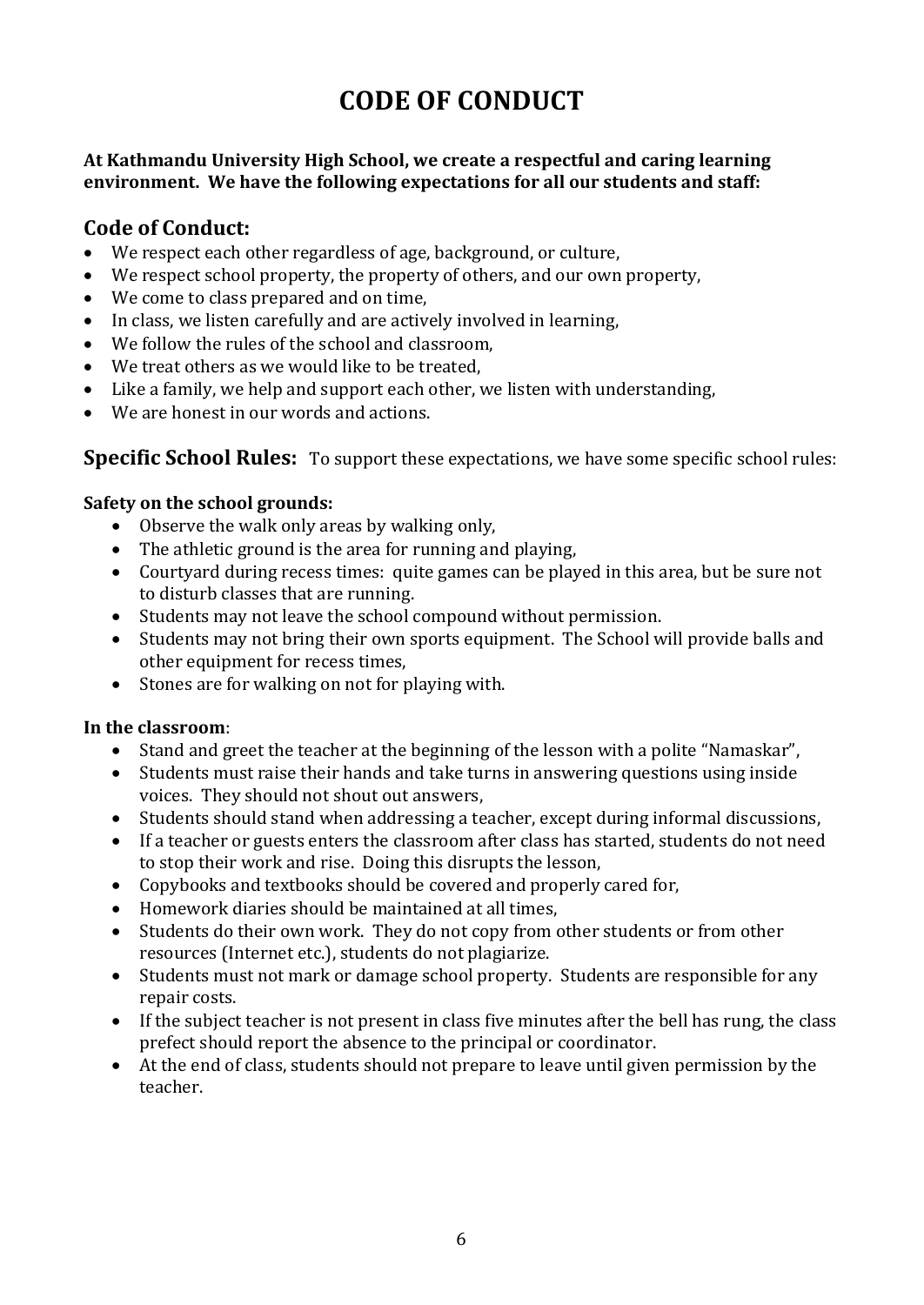#### **School Dress Code:**

- School dress code: Students will come to school dressed neatly, well groomed and wearing the appropriate school dress,
- Girls should wear their hair in pony tails or braids if prepared at home.
- Boys should keep their hair neatly trimmed,
- Girls in grades 6 and up can choose to wear either skirts or pants,
- Students can wear their track suits only on their sports days.

#### **General rules:**

- Students may not bring money, cell phones, valuable items such as jewelry, or junk food to school,
- Chewing gum is prohibited.
- Smoking, drinking alcoholic beverages or using drugs are prohibited and may result in dismissal from school,
- Collecting funds for special activities requires the approval of the principal,
- Hugging, kissing and other personal displays of affection are prohibited,
- Students may use the internet while at school for research and computer class assignments. There is no use of social media,
- Students may use the school telephone only with the permission of the principal or coordinator,
- English is the language of instruction except in Nepali, Art, Sports, Dance, Music, and Chinese class. During the school day, students are expected to speak English when in class, in the dining room and in the walk only areas of the school.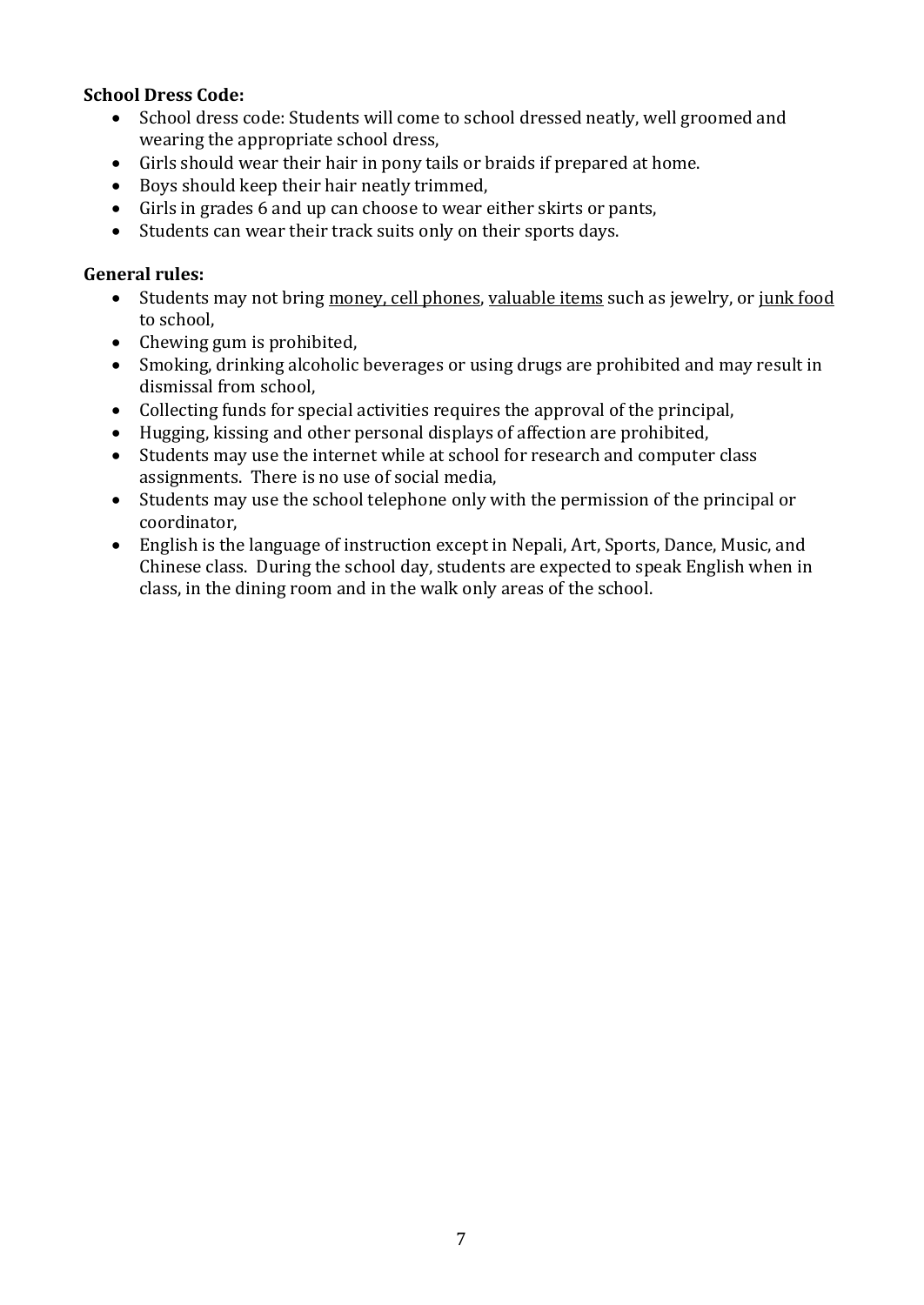# **School Governance:**

The work of KUHS is overseen by a Management Committee composed of representation from Kathmandu University, Dhulikhel Hospital, Panauti Municipality and KUHS's Principal and Director. Currently, the Management Committee Members are:

| Dr. RajendraKoju               | Chairperson                               |
|--------------------------------|-------------------------------------------|
| Mr. Mukunda Prasad Upadhaya    | Member (KU)                               |
| Mr. ParshuramAdhikari          | Member(Teachers' Representative, (KUHS)   |
| Ms. Pushpa Kumari Sharma Aryal | Head of Education Department/Municipality |
| Mr. Tejendra P. Rajbhandari    | Member Secretary (KUHS)                   |
| Dr. Barbara Butterworth        | Member (KUHS)                             |
| Ms. Shubhasana Makaju Gurung   | Member (Parents' Representative)          |

### **SCHOOL STAFF**

| <b>Academic Director</b>     | Barbara Butterworth     |
|------------------------------|-------------------------|
| <b>Principal</b>             | Tejendra P. Rajbhandari |
| <b>Plus 2 Coordinator</b>    | Narad Rijal             |
| <b>Secondary Coordinator</b> | Niva Shrestha           |
| <b>Primary Coordinator</b>   | Naresh Pradhan          |

#### **Class Teachers:**

| Class 1  | Susmita Bhusal and Bidhya Chettri | Class 7A  | Umesh Timalsina |
|----------|-----------------------------------|-----------|-----------------|
| Class 2  | Sajana Shrestha and Gauri Thapa   | Class 7B  | Arati Khadka    |
| Class 3  | Maya Adhikari                     | Class 8A  | Ambika Giri     |
| Class 4  | Roma Pariyar                      | Class 8B  | Ganga Luitel    |
| Class 5  | Rinchen Tshomo                    | Class 9A  | Ngudup Lama     |
| Class 6A | Uma Kutu                          | Class 9B  | Uttam Shrestha  |
| Class 6B | Susmita Shrestha                  | Class 10A | Rupak Khatri    |
|          |                                   |           |                 |

| Class 7A  | Umesh Timalsina   |
|-----------|-------------------|
| Class 7B  | Arati Khadka      |
| Class 8A  | Ambika Giri       |
| Class 8B  | Ganga Luitel      |
| Class 9A  | Ngudup Lama       |
| Class 9B  | Uttam Shrestha    |
| Class 10A | Rupak Khatri      |
| Class 10B | Ram Bikram Basnet |
|           |                   |

|    | Name list                         | F/<br>М | <b>Designation</b>         | <b>Mobile No</b> | <b>Email ID</b>                           |
|----|-----------------------------------|---------|----------------------------|------------------|-------------------------------------------|
| 1. | Dr. Barbara<br><b>Butterworth</b> | F       | <b>Director</b>            | 980339452<br>4   | buttergillb@mac.com                       |
| 2. | Tejendra P.<br>Rajbhandari        | М       | Principal                  | 985106356<br>8   | principal@kuhs.edu.np                     |
| 3. | Narad Rijal                       | M       | Higher Sec.<br>Coordinator | 985124835<br>3   | narad@kuhs.edu.np<br>naradrijal@gmail.com |
| 4. | Niva Shrestha                     | F       | Sec. Coordinator           | 984130101<br>9   | niva@kuhs.edu.np                          |
| 5. | Naresh Pradhan                    | M       | Lower Sec.<br>Coordinator  | 984128730<br>2   | naresh@kuhs.edu.np                        |
| 6. | Rupak Khatri                      | M       | <b>HOD Science</b>         | 985117192<br>4   | rupak@kuhs.edu.np                         |
| 7. | Umesh Timalsina                   | м       | SocialTeacher              | 984131358<br>8   | umeshtsn@ gmail.com                       |
| 8. | Ganga Luitel                      | F       | Social Teacher             | 984195602<br>8   | ganga.luitel36@ gmail.com                 |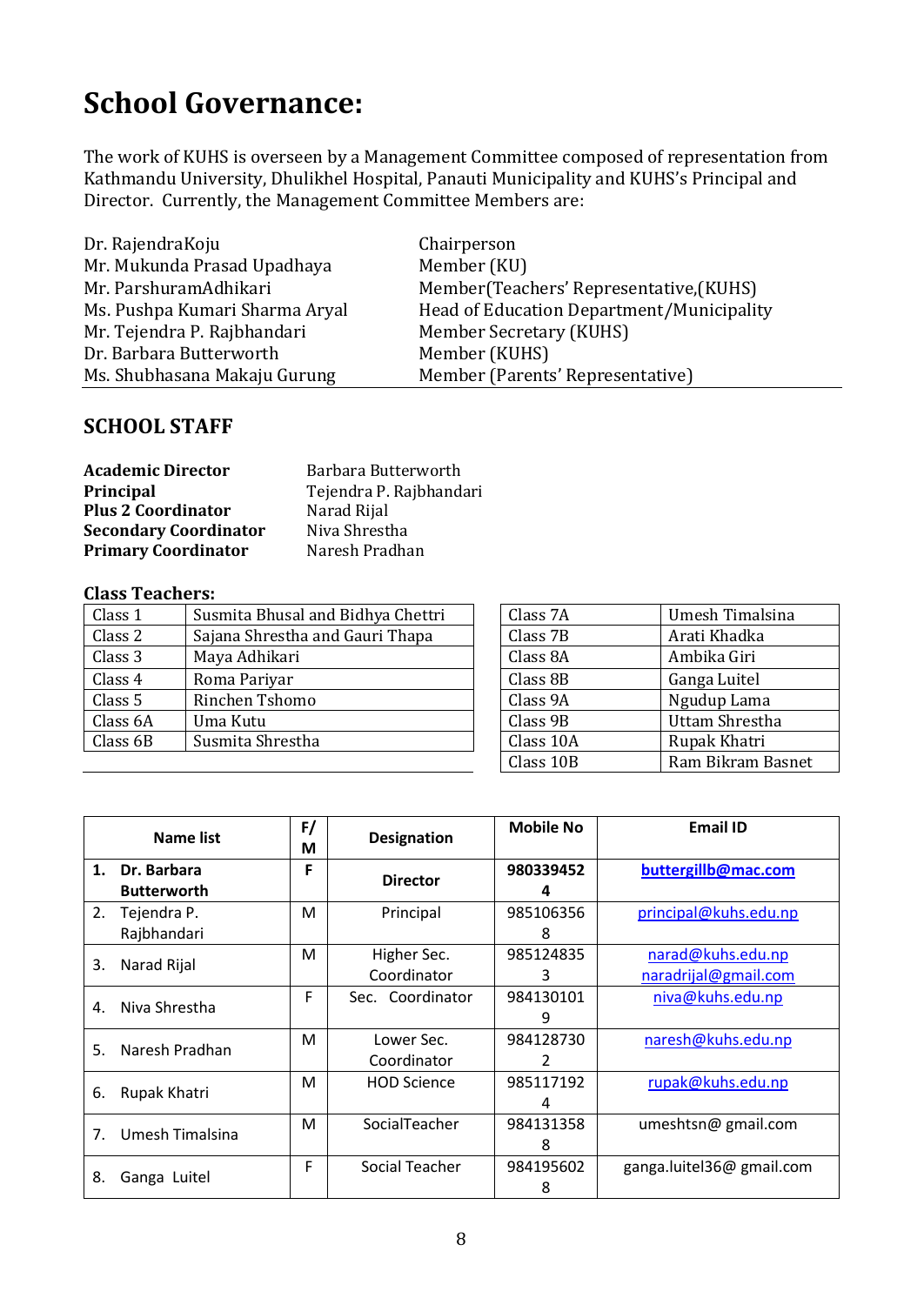| Purna Lamichhane<br>9.        | M           | <b>English Teacher</b>        | 986114335<br>9                                            | lamichhaneraju999@ gmail.com         |
|-------------------------------|-------------|-------------------------------|-----------------------------------------------------------|--------------------------------------|
| Joshi                         |             |                               |                                                           |                                      |
| 10. Pallabi<br>Chattaopodhyay | F           | <b>English Teacher</b>        | 982934902<br>9                                            | chhattopadhyay.pallabi@gmail.<br>com |
| 11. Ngudup Dorjee Lama        | M           | <b>Computer Teacher</b>       | 984147793                                                 | ngudup@kuhs.edu.np                   |
| <b>Name list</b>              | F/<br>M     | <b>Designation</b>            | <b>Mobile No</b>                                          | <b>Email ID</b>                      |
| 12. Uttam Shrestha            | M           | Mathematics<br>Teacher        | 984100641<br>9                                            | uttamn@kuhs.edu.np                   |
| 13. Ambika Giri               | F           | Nepali Teacher                | 986386339<br>4                                            | ambubihani@gmail.com                 |
| 14. Ram Bikram Basnet         | M           | Mathematics<br>Teacher        | 984313244<br>$\mathcal{P}$<br>980308099<br>$\overline{2}$ | basnetrambikram@gmail.com            |
| 15. Uma Kutu                  | F           | <b>Mathematics</b><br>Teacher | 984151413<br>3                                            | uma@kuhs.edu.np                      |
| 16. Arati Khadka              | $\mathsf F$ | <b>Science Teacher</b>        | 984138836<br>1                                            | arookb@gmail.com                     |
| 17. Mohan Taujale             | M           | Dance Teacher                 | 984132311<br>0                                            | mohantaujale@gmail.com               |
| 18. Ramchandra Thapa          | M           | <b>Sports Teacher</b>         | 984145789<br>6                                            |                                      |
| 19. Susmita Shrestha          | F           | Nepali Teacher                | 984990733<br>0                                            | susmita@kuhs.edu.np                  |
| 20. Maya Adhikari             | F           | Nepali Teacher                | 984179954                                                 | maya@kuhs.edu.np                     |
| 21. Rukumani S. Prajapati     | F           | Art Teacher                   | 984164650<br>3                                            | sana rukumani@yahoo.com              |
| 22. Amira Ghale               | F           | <b>Sports Teacher</b>         | 986068581                                                 | ghaleamira29@gmail.com               |
| 23. Rinchen Tshomo            | F           | English Teacher               | 981038615<br>7                                            | rinchen@kuhs.edu.np                  |
| 24. Susmita Bhusal            | F           | <b>Grade Teacher</b>          | 984191827<br>8                                            | sushmita@kuhs.edu.np                 |
| 25. Bidhya Chhetri            | $\mathsf F$ | Grade Teacher                 | 981797696<br>4                                            | bidya.chetri@yahoo.com               |
| 26. Gauri Thapa               | F           | <b>Grade Teacher</b>          | 984117202<br>1                                            | gauri@kuhs.edu.np                    |
| 27. Sajana Shrestha           | F           | <b>Grade Teacher</b>          | 984192525<br>5                                            | sajana shrestha43@yahoo.com          |
| 28. Roma Pariyar              | F           | Social Teacher                | 981354657<br>2<br>986009880                               | romasingh096@gmail.com               |
| 29. Sajina Shrestha           | F           | Dance Teacher                 | 984160940<br>$\overline{2}$                               |                                      |
| 30. Apeksha Shrestha          | F           | <b>School Nurse</b>           | 984446739<br>2                                            | apekshashrestha8@gmail.com           |
| 31. Santosh Dahal             | M           | Music Teacher                 | 984342676<br>7                                            |                                      |
|                               |             | <b>Chinese Teacher</b>        |                                                           |                                      |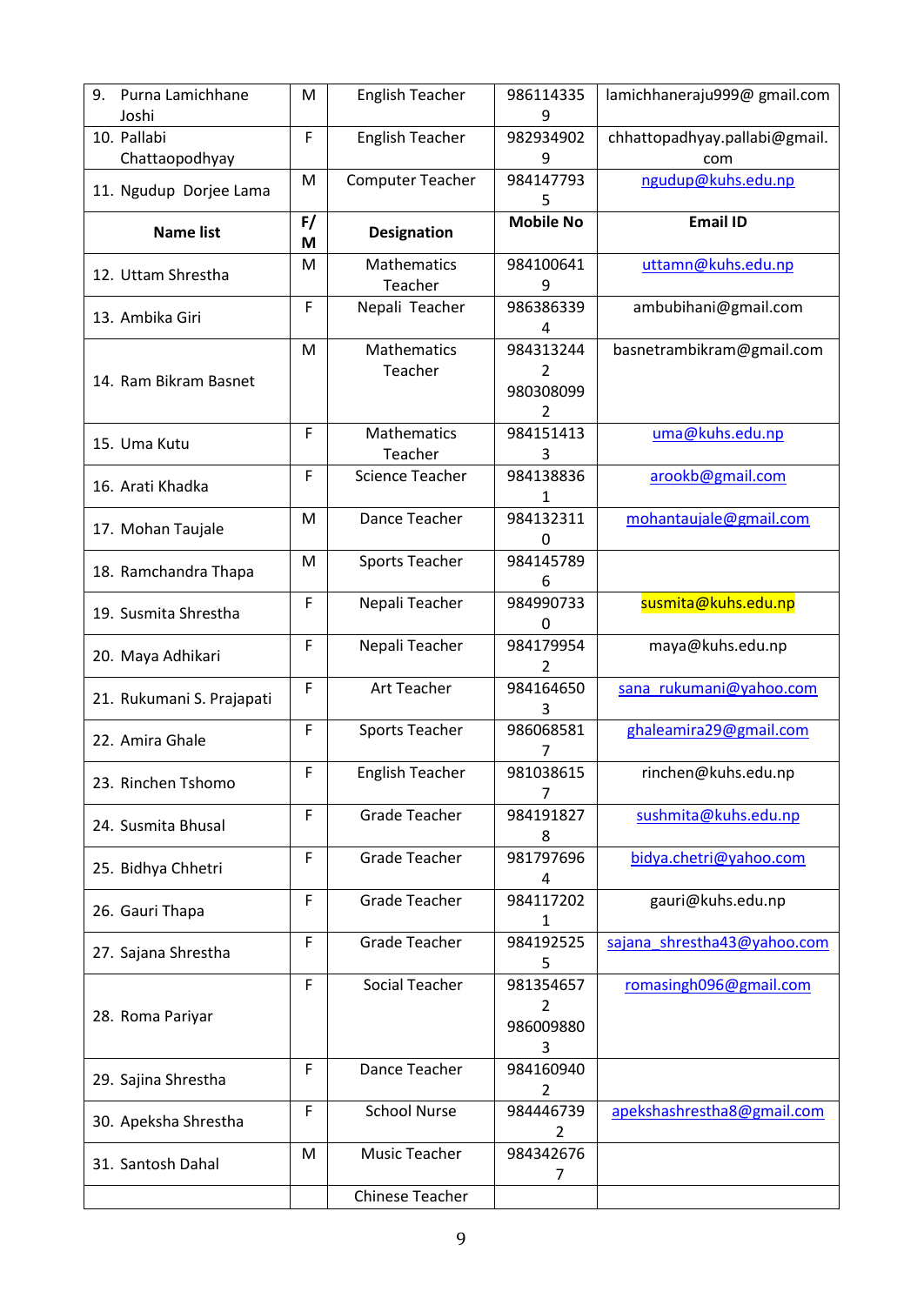| 32. Sita Thapa Magar      | F | <b>Teaching Assistant</b>    | 980125034      |                            |
|---------------------------|---|------------------------------|----------------|----------------------------|
|                           |   | <b>Hostel Warden</b>         | 7              |                            |
|                           | F | <b>Teaching Assistant</b>    | 986057699      |                            |
| 33. Sudha Buddhacharya    |   | <b>Hostel Warden</b>         | 5              |                            |
| 34. Parsuram Adhikari     | M | Nepali Teacher               | 984125786      | parsuad@gmail.com          |
|                           |   |                              | 6              |                            |
| 35. Madhav Prasad Chalise | M | <b>Mathematics</b>           | 984172151      | madhav@kuhs.edu.np         |
|                           |   | Faculty10+2                  | 8              |                            |
| 36. Ravi K.C              | M | Computer                     | 984374889      | rcube61@gmail.com          |
|                           |   | Faculty10+2                  | $\overline{7}$ |                            |
| 37. Prakash Shrestha      | M | Physics Teacher              | 984931576      | pkashsth12@gmail.com       |
|                           |   |                              |                |                            |
| 38. Madan Kafle           | M | <b>Chemistry Teacher</b>     | 984928758      |                            |
|                           |   |                              | Δ              |                            |
| 39. Sangita Thapa Magar   | F | <b>Biology Teacher</b>       | 984157685      | thapamgrsangeeta@gmail.com |
|                           |   |                              | 9              |                            |
| 40. Netra Prasad Pangeni  | M | <b>Biology Teacher</b>       | 984137351      | netrap81@gmail.com         |
|                           |   |                              |                |                            |
| 41. Ravi Kumar Bhurtel    | M | <b>Chemistry Teacher</b>     | 984196179      | rchemistry656@gmail.com    |
|                           |   |                              |                |                            |
| 42. Bidur Gautam          | M | <b>Physics Teacher</b>       | 984117169      | bdurphysics@gmail.com      |
|                           |   |                              | $\mathcal{P}$  |                            |
| 43. Kishor Barun Shrestha | M | Sports Teacher (part         | 984129936      |                            |
|                           |   | time)                        | 5              |                            |
| 44. Nani Shova Bhasima    | F | <b>Office Assistant</b>      | 984136219      | nanishova@gmail.com        |
|                           |   | Hostel Warden                | Δ              |                            |
| 45. Bibek Bhattarai       | M | Physics Lab Assistant        | 984113477      | bibek@kuhs.edu.np          |
|                           |   |                              | 9              |                            |
| 46. Barun Jangam          | M | Chemistry Lab                | 986123330      | bjangam2044@gmail.com      |
|                           |   | Assistant                    |                |                            |
| 47. Sanam Shrestha        | F | <b>Biology Lab Assistant</b> | 985116619      | shresthasonam05@gmail.com  |
|                           |   |                              | 4              |                            |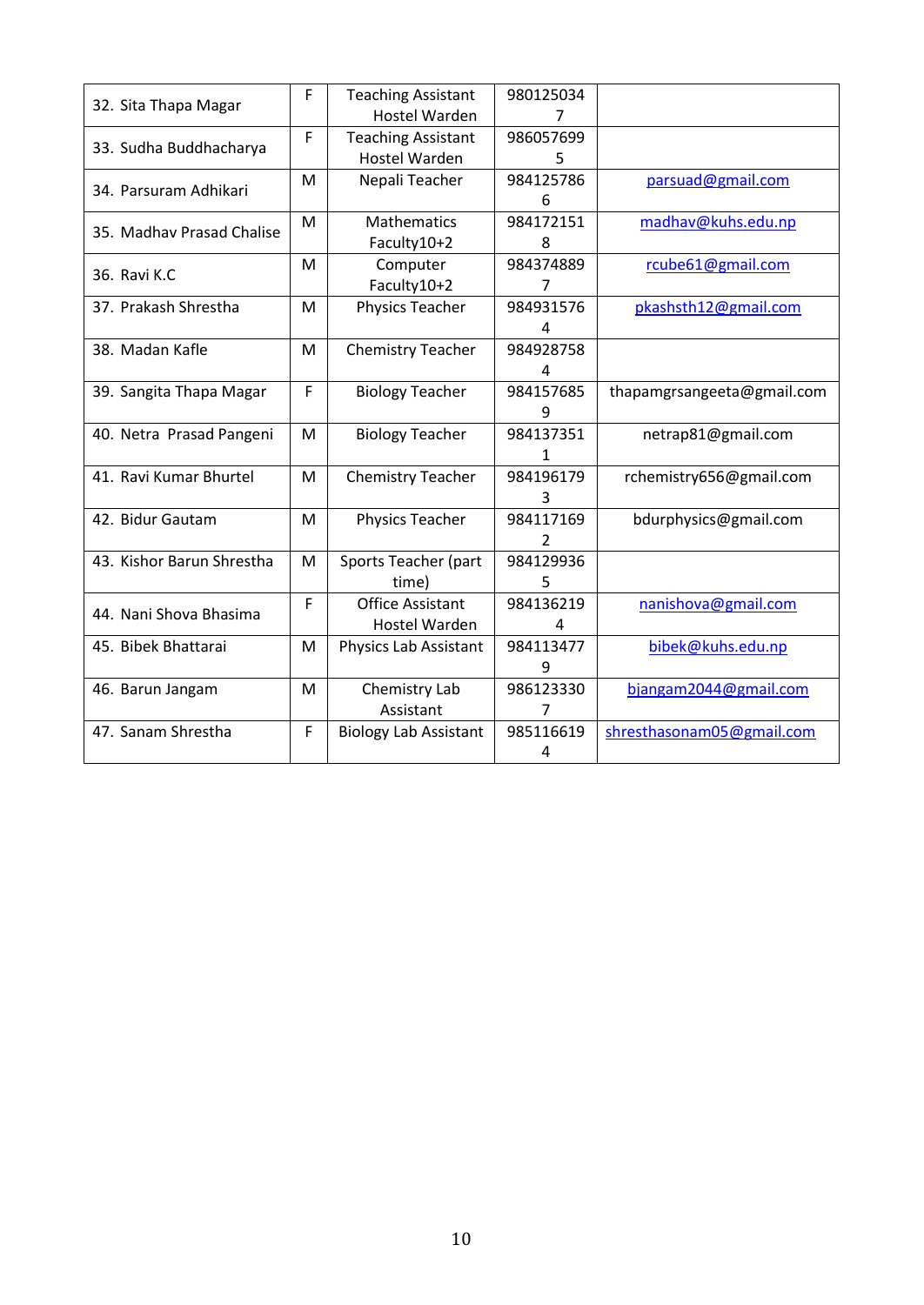# **School Calendar**

All parents are issued a school calendar at the beginning of the year which indicates the days school is open for students, vacation days, exam schedules and a few other key events.

School begins at 8:50 AM and day scholars depart at 3:15 PM Monday through Friday and hostellers leave at 3:20 PM on Friday. There will be **no** seasonal change in the schedule.

**Daily schedule:** There are eight periods each day, except Friday. These will include the core academic subjects, computer, sports, art, dance, music and other special classes per grade level. There are four breaks during the day: Lunch, two short breaks, and snacks.

# **Important days for parents to come to school:**

**Results Days**: See school calendar

### **Parents' Afternoon (situation permitting)**

Parents will be invited on a Friday afternoon to see their children engage in a variety of activities including music, dance, art, special programs, and academic presentations depending on grade level. The afternoon will end with a dinner shared by parents, children and teachers. These parents' afternoons are in place of the more traditional all-day Saturday event held for all children at once. We believe these special afternoons offer a more intimate opportunity for parents to see their children in action across many activities.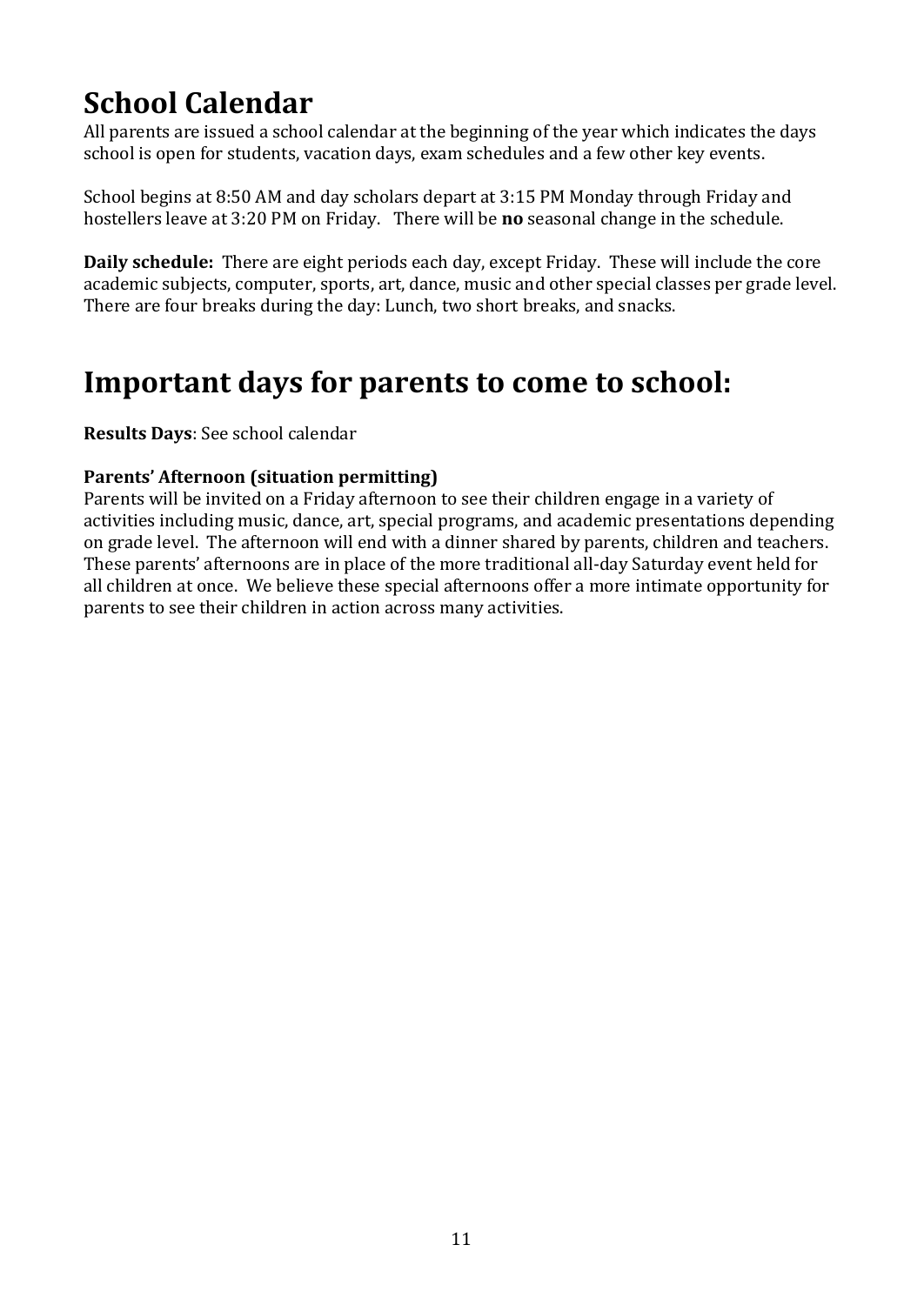# **THE CURRICULUM**

Children's learning should be comprehensive, covering six concentric areas of knowledge – self, family, community, nation, the world and the universe. Within these six areas we study people and we study the environment.



We strive to give students meaningful activities that help them develop deeper understanding, critical thinking and problem solving skills.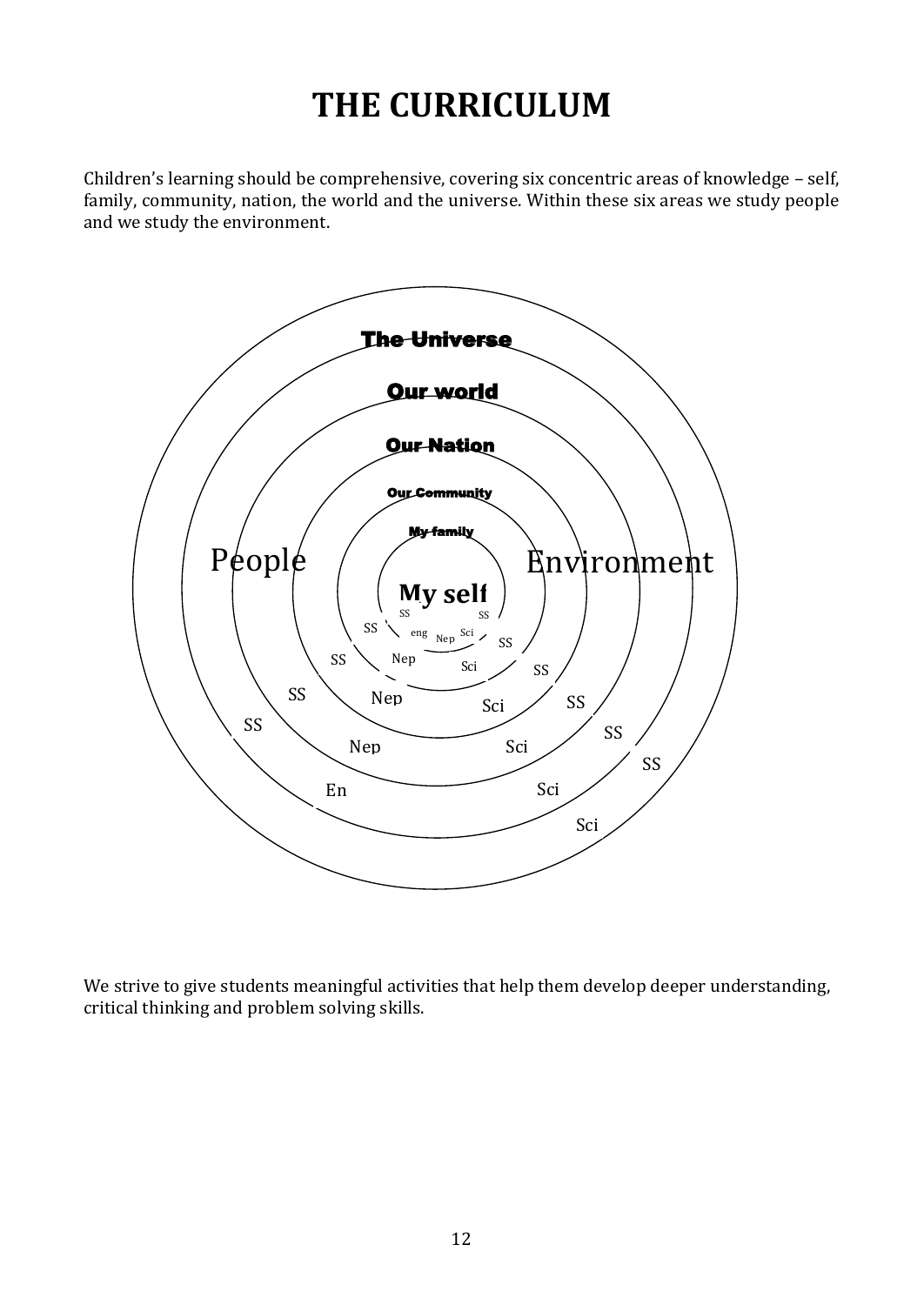### **Creative and Communicative English**

English teaching is commonly broken into four components: Listening, Speaking, Reading and Writing. Students engage in activities designed to develop skills in all four areas. In addition, children are encouraged to read regularly and have access to book in the library and in classes 3 through 10, students engage in novel study.

### **Creative and Communicative Nepali**

Our Nepali lessons are similar in many ways to English lessons. But they have a deeper function also – to explore the cultural life of our own country – the great literature and heritage. We consider Nepali under four main headings: Listening, speaking, reading, and writing.

### **Student Writing in English and Nepali**

Students' best writing will be published in magazines, displayed on bulletin boards and read aloud at Assembly. At the end of the year, the KUHS Review is published with extensive examples of student work.

### **Chinese**

Chinese is taught in grades 3 through 7 by a qualified teacher provided by the Chinese government.

Syllabus - simple Chinese expressions leading to spoken sentences.

- introduce the 4 tones: high/ flat, rising tone, falling tones.
- Some Chinese characters.
- Introduction to Chinese culture

### **Applied Maths**

**Principles:**

- Maths is not just doing sums. It's **using numbers** for a range of purposes and to solve real problems.
- Primary Maths will include a lot of **practical work** using small counters, measuring tapes, weighing scales, a clock and other basic equipment.
- Students will learn to **estimate** distances and weights
- Maths projects especially for older students.

### **Science - Observing and Experimenting**

#### **Our aims** are to:

- Encourage students' curiosity about plants, animals, the environment and physical processes.
- Develop their skills of observation, questioning, hypothesizing and experimenting.
- Give them knowledge of scientific facts and processes with the appropriate vocabulary.
- Teach them to record their observations accurately in a variety of formats.

### **Secondary Science**

This has its own syllabus with regularly scheduled lab activities.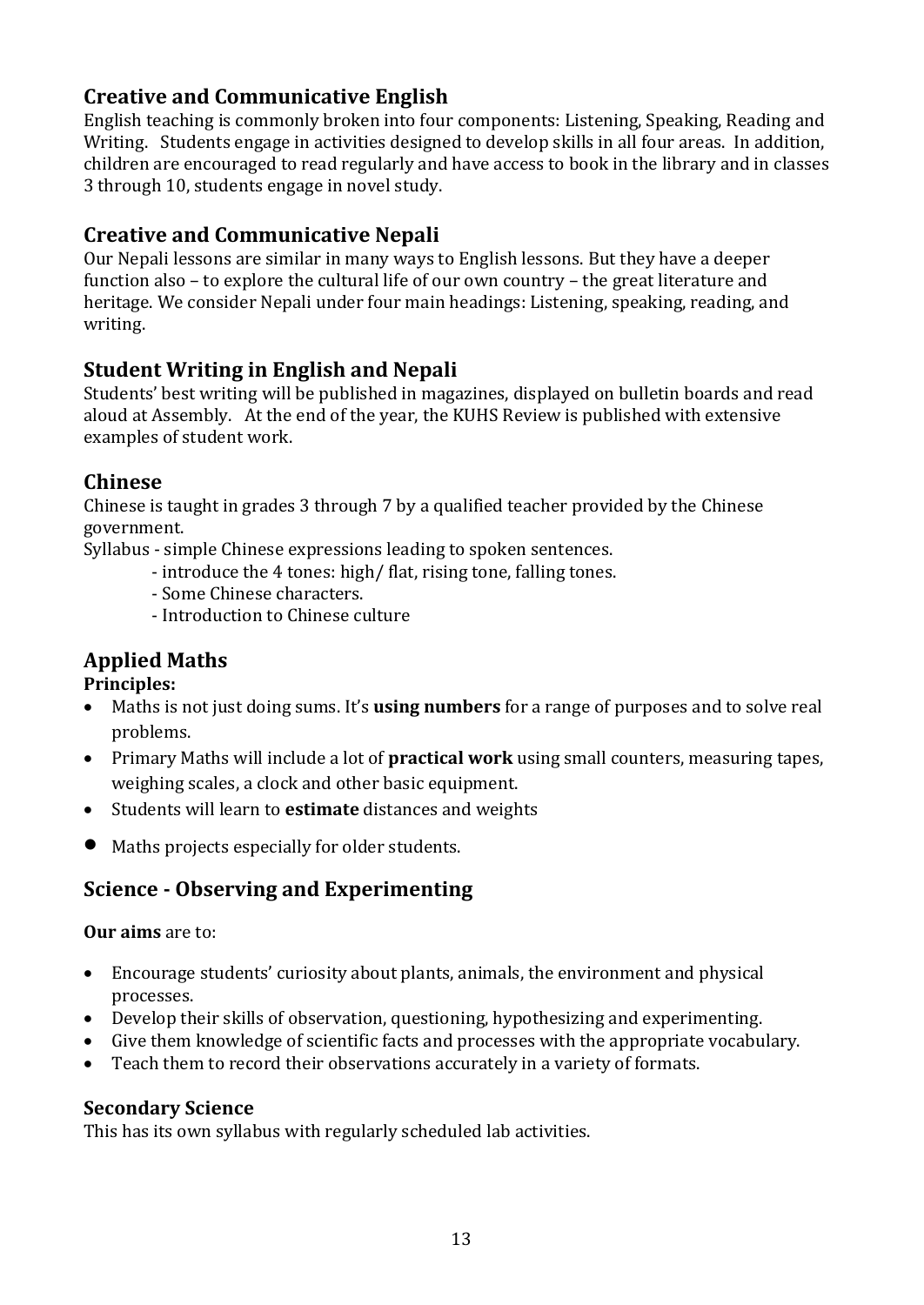### **Art**

### **The aims of Art:**

- Encourage children's natural wish to create images and designs,
- Give them the confidence to select their own subjects and styles (through we often make suggestions).
- Give students basic skills and confidence in the different media pencil, crayons, paint, charcoal, clay, collage and whatever else is available.

#### **Exhibiting: work will be displayed all over the school – classrooms, dining hall, library etc.**

### **Investigative Social Studies**

In addition to the textbooks, students engage in in-depth studies that deepen understanding of information in the textbook.

### **Aims**

To help children to understand the social, cultural and political environment they are growing up in. This will enable them to become responsible members of society. They must develop pride in their nation, want to preserve what is good and contribute to improving what is bad.

### **Topics include:**

- The community
- Environment
- Local culture and religious life
- Cultural life of Nepal
- History of Nepal
- Protective environment
- How Nepal is governed
- Other countries

### **INFORMATION TECHNOLOGY – Our future**

Our aims are to –

- Help students to understand and operate computers with confidence.
- Use the internet for study in all school subjects and for personal interest.
- Have our E Library for individual study or interest.
- Communicate effectively using computers
- Use IT as a creative art medium.

### **Music**

All children like to sing either solo or with others. We want them also to master at least one instrument to play solo or in a band. At KUHS we provide professional instruction in singing, instrumental playing and eastern /western musical notation.

#### **Performance**

Students perform at assemblies, parents' afternoons and public events. Music is integrated with dance and drama.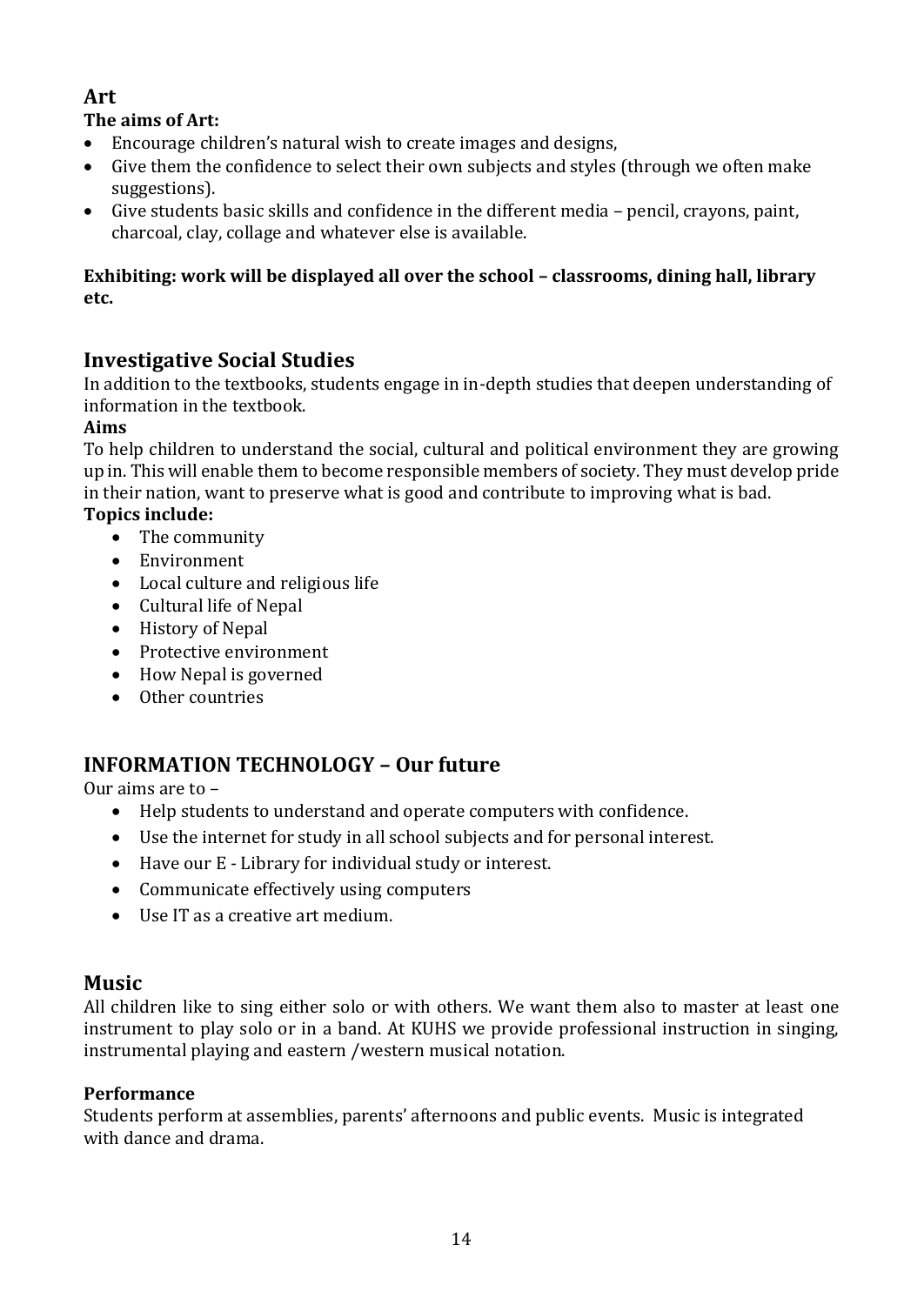### **Dance**

All children love to dance and some of them achieve high levels of success.

**Aims**: to enjoy whole body rhythmic movement. to move together in perfect time.

to learn a variety of traditional and modern dances.

### **Drama**

Drama is integrated within the different subjects offered at the school and will be a part of our parents' afternoons. In addition, the 5th grade prepares a drama for our Joint School activities.

### **Sports**

**Policy**: Every child should get good training and exercise Every child should become good atleast one sport

**Sports available** - football (including girls), basketball, volleyball, badminton, table tennis, cricket

### **The Library**

The library is a very important part of school life. It is welcoming and efficiently managed with an extensive collection of fiction and non-fiction books for all ages. Different areas of the library have been set aside for different ages. Students are expected to regularly check out books and take good care of them.

Library resources include:

- Reference books that stay in the library
- Fiction and non-fiction books for check out. Books may be kept for two weeks.
- Professional books for teachers
- Daily newspapers and monthly magazines
- Computers for students and teachers conducting on-line research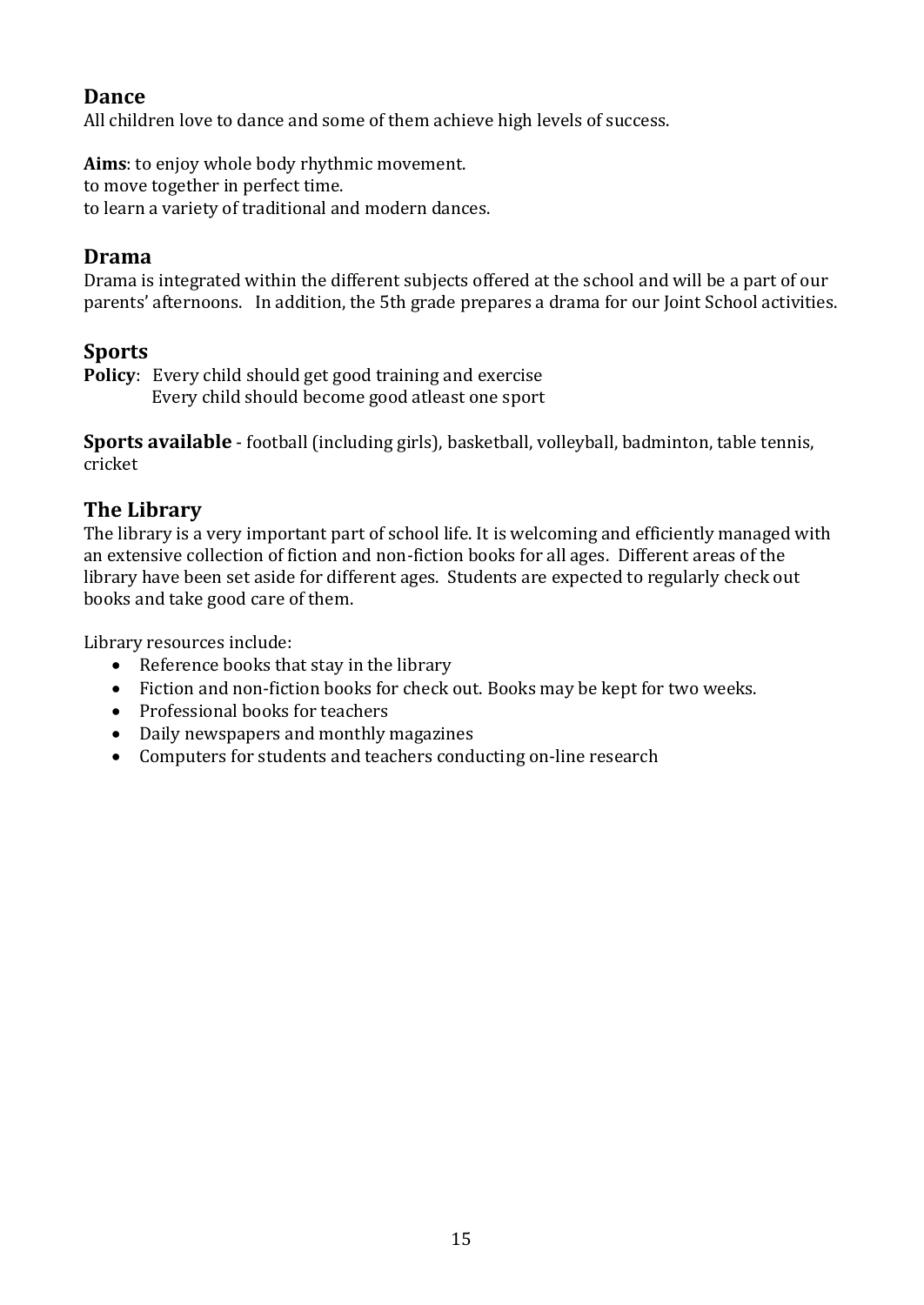### **+2 Programs in Science Stream at KUHS**

*Affiliated to Nepal Examination Board (NEB)*

KUHS has been imparting the best available +2 teaching along with all-round educational opportunity to students. The School in affiliation with the National Examination Board (NEB), offers an excellent program in science. We ensure that we practice the best teaching methodologies for outstanding results. The dedicated and experienced faculties deliver theory classes along with practical demonstrations. We had our first intake of high quality students in 2075.

The students are required to complete their daily homework, class assignments, special projects, individual or group presentations and adequate self-study. Our dedicated faculties carefully monitor the academic performance and progress of each individual student.

Combinational Subject Groups We offer two combinational subject groups. Students can choose from these combinations.

#### **Grade 11 (Science) Grade 12 (Science)**

English English Nepali Nepali Physics Physics Chemistry Chemistry Mathematics **Mathematics** Mathematics **Mathematics** Mathematics **Mathematics** 

Biology or Computer Science Science Biology or Computer Science

#### **Special Classes – Extra Charge**

Grade 3: Abacus Grade 4: Abacus Grade 5: Abacus Grade 6: Scouts, Handwriting, Swimming, Karkhana Science Kits Grade 7: Scouts, Calligraphy, Karkhana Science Kits Grade 8: SQC, Culture Lab (every two weeks), Karkhana Science Kits Grade 9: Culture Lab (every two weeks), International Award Program

**Non-sport activities**, twice a week for classes 6-9.Students are divided into groups of 20 and individual teachers offer a special activity of their interest during this time. Primary activities will be organized on the class basis and take place throughout the week except Friday.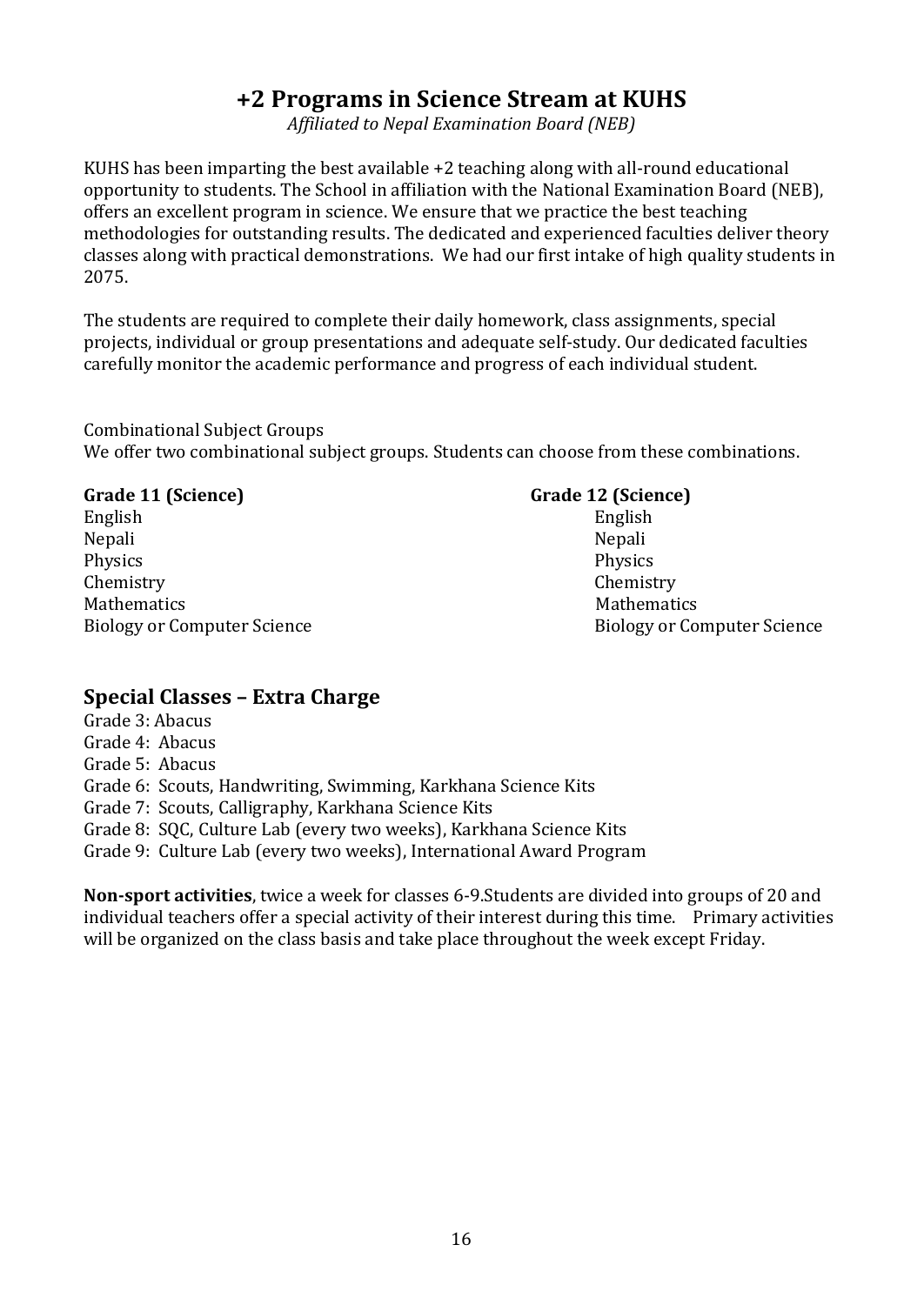### **Extra-Curricular Activities:**

### **Students' Quality Circle (SQC)**

SQC is an innovative co-curricular activity implemented in our school since 2005. Students of grade 8 participate in this programme which focuses on children becoming a total quality person. Students develop leadership and various life skills like interpersonal communication skills, critical thinking skills, and analytical skills as well as presentation skills. Furthermore, they study real life situations and explore problems and generate solutions by themselves.

### **International Award**

The International Award, also called 'Duke of Edinburgh' is a program offered in class 9. The international award is a voluntary, exciting self-development programme available to all young people worldwide equipping them with life skills to make a difference to themselves, their communities, and the world. To date over 7 million young people from over 125 countries have been motivated to undertake a variety of voluntary and challenging activities which encouragepersonal discovery and growth, life skills, perseverance, responsibility and service to the community. Students stay after school several afternoons a week to participate in this program.

#### **The Award's Structure and the Programme**

The Programme is based around three Levels, each successive one requiring a greater degree of commitment.

- BRONZE is for those over 14. The minimum period of participation to gain this Award is 6 months.
- SILVER is for those over 15. The minimum period of participation to gain this Award is 12 months.
- GOLD is for those over 16. The minimum period of participation to gain this Award is 18 months.
- It is possible to start at any Level- some participants work their way through all three, while others start at Silver or Gold. At KUHS, all participating students start at the Bronze Level.

#### **Four Sections**

To gain an Award, participants must complete activities in four Sections for a specified minimum period of time. There is an additional requirement of a Residential Project at Gold Level. Participants decide what they would like to do for each Section.

#### **Service**

Participants engage with their community and discover the impact they can have through:

- Community service projects.
- Conservation work.
- Voluntary service in hospitals on community home
- More specialized training such as lifesaving, first aid or rescue services.

#### **Adventurous Journey**

The Adventurous Journey is about discovery. Participants develop an understanding of the environment, and the importance of working together in a team with a common purpose. It can be on foot, by bicycle, boat or on horseback. Training, preparation, self-sufficiency and self-reliance are the key elements.

#### **Skills**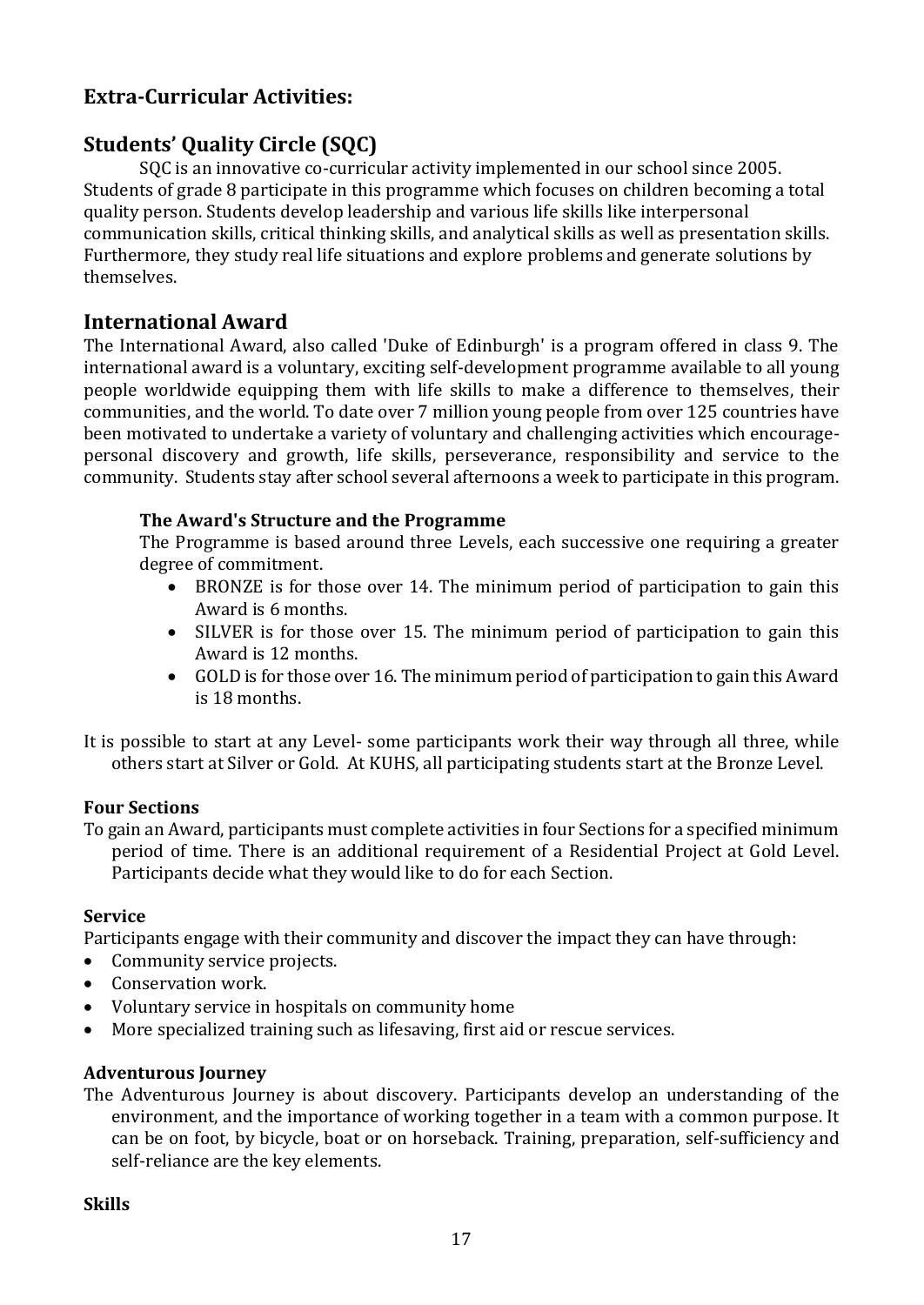The Skills Section is about developing personal interests and learning practical skills. There are almost limitless possibilities to choose from. There is no set standard that participants must reach: they set their own goals and measure their progress against them.

#### **Physical Recreation**

By undertaking some form of organized and regular physical activity, participants show perseverance and improve their fitness. Their goal is to record their individual progress. Most team and individual sports are included, such as football, athletics, and archery.

#### **Residential Project**

This is only a requirement at Gold Level. It aims to broaden experience through living and working with others (who are not everyday companions).

### **Winter Vacation activities**

KUHS organizes various outdoor activities even during winter break with active participation of the teachers. Class 7 goes to the Annapurna region for trekking, Class 8 take an educational excursion to different parts of India, and class 9 goes for 2 days 1 night adventurous journey to different locations in and outside Kathmandu Valley. However, parents need to pay additionally these programmes and they are not compulsory. Cost depends upon the quotation provided by the registered company.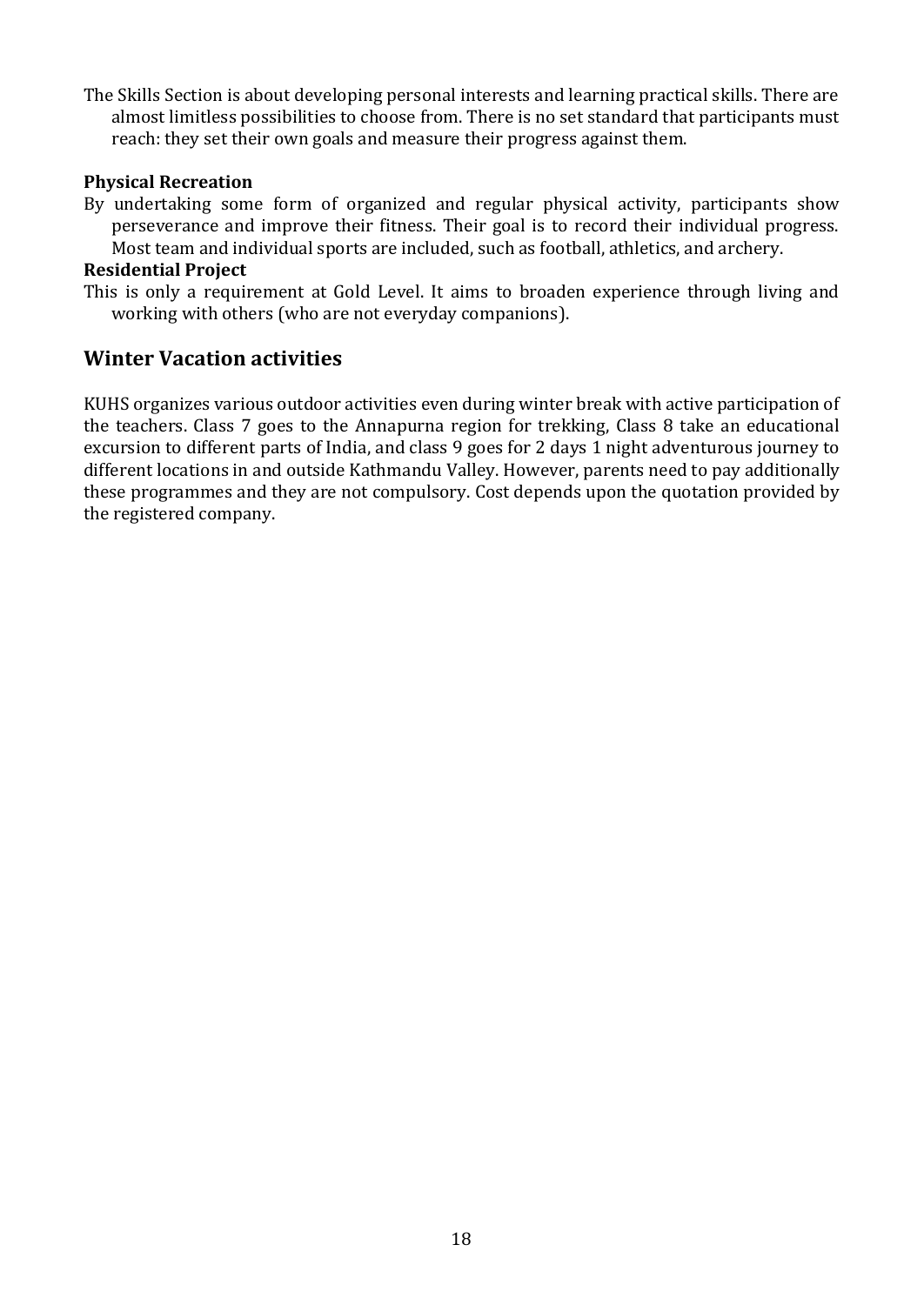### **EVALUATION AND EXAMS**

### **EXAMS**

**Grades 1-3:** Maximum time for exams will be ONE HOUR. **Grades 4-7**: Maximum time for exams will be TWO HOURS. **Grade 8 to 10:** Maximum time for exams will be as per the government policy..

**Coursework/Continuous Assessment:** A portion of the marks for each assessment cycle will include marks for continuous assessment. Continuous assessment will be based on, for example, homework, classwork, short tests, presentations and projects.

#### **Refer to school calendar for exam and reporting schedules.**

| 1 <sup>st</sup> Period                                 | 2 <sup>nd</sup> Period                        | 3rd Period                                   | 4 <sup>th</sup> Period                        |
|--------------------------------------------------------|-----------------------------------------------|----------------------------------------------|-----------------------------------------------|
| <b>First Continuous</b><br><b>Assessment</b><br>$1$ st | <b>Second Continuous</b><br><b>Assessment</b> | <b>Third Continuous</b><br><b>Assessment</b> | <b>Fourth Continuous</b><br><b>Assessment</b> |
|                                                        | <b>Half-yearly Exam</b>                       |                                              | <b>Final Exam</b>                             |
| 100%<br>Coursework:                                    | 43% Coursework                                | 100%<br>Coursework:                          | 43% Coursework                                |
| includes,<br>tests,                                    | 57% Examination                               | includes,<br>tests,                          | 57% Examination                               |
| projects, class work,                                  |                                               | projects, class work,                        |                                               |
| homework,<br>oral                                      |                                               | homework,<br>oral                            |                                               |
| assessments.                                           |                                               | assessments.                                 |                                               |
| 15                                                     | $15 + 20$                                     | 15                                           | $15+20$                                       |

### **Primary School (Grades I-VI)**

### **Secondary School (Grade VII-X)**

| 1 <sup>st</sup> Period                                                               | 2 <sup>nd</sup> Period                                                    | 3rd Period                                                                           | 4 <sup>th</sup> Period                                               |
|--------------------------------------------------------------------------------------|---------------------------------------------------------------------------|--------------------------------------------------------------------------------------|----------------------------------------------------------------------|
| 1 <sup>st</sup> Continuous<br><b>Assessment</b><br>and<br>1 <sup>st</sup> Cycle Test | 2 <sub>nd</sub><br><b>Continuous</b><br>and<br><b>Half Yearly</b><br>Exam | 3 <sup>nd</sup> Continuous<br><b>Assessment</b><br>and<br>2 <sup>nd</sup> Cycle test | 4 <sup>th</sup> Continuous<br><b>Ass</b><br>and<br><b>Final Exam</b> |
| 50% Coursework: includes,<br>tests, projects, class work,                            | Continuous<br>Ass $(10)$                                                  | 50% Coursework: includes,<br>tests, projects, class work,                            | <b>Continuous Ass</b><br>(10)                                        |
| homework, oral<br>assessments. (10)<br>50% Examination (10)                          | Examination<br>(20)                                                       | homework, oral<br>assessments. (10)<br>50% Examination (10)                          | Final<br>Examination<br>(20)                                         |
| $10+10=20$                                                                           | $10+20=30$                                                                | $10+10=20$                                                                           | $10+20=30$                                                           |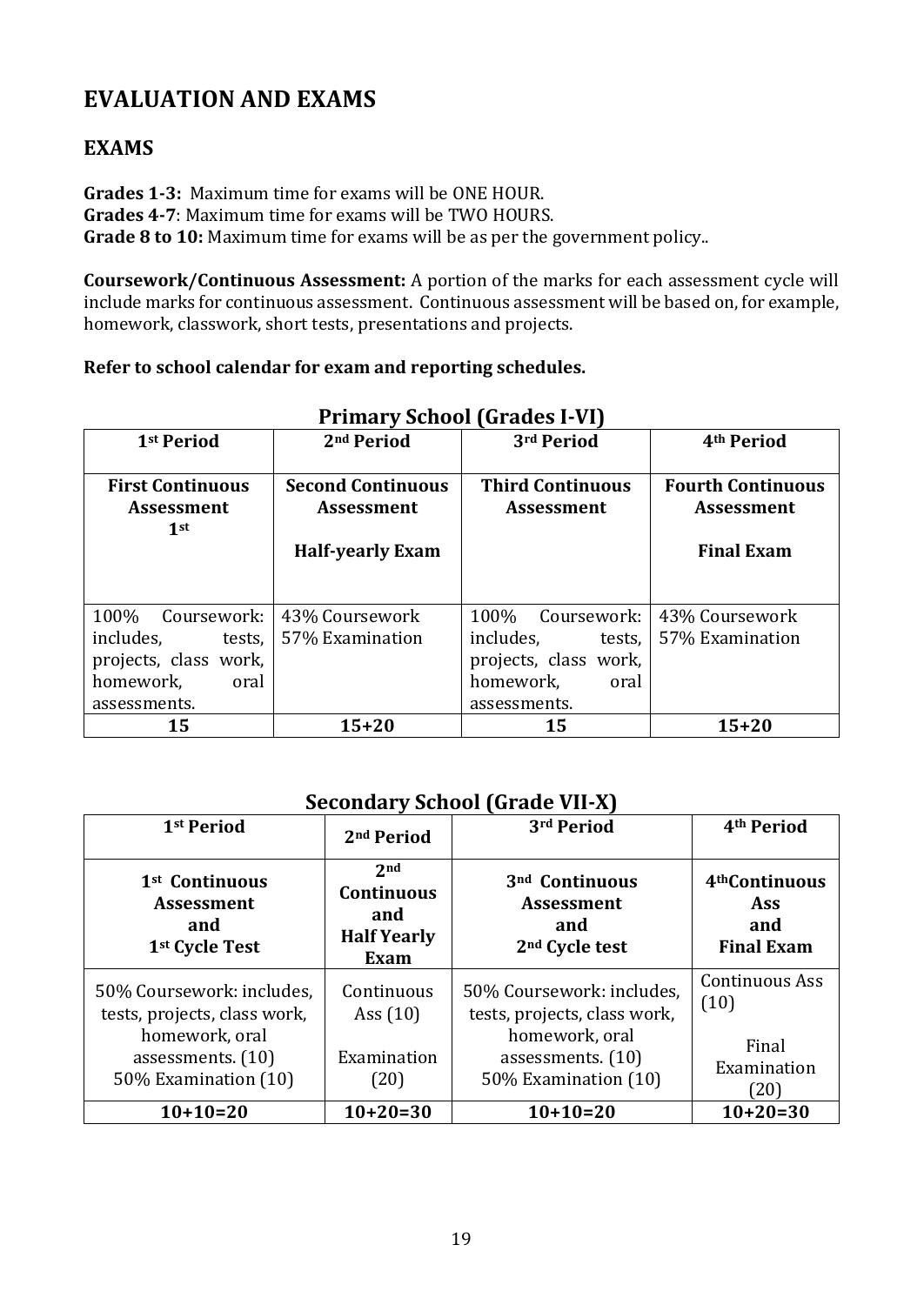# **Health:**

### **If your child is ill:**

- Please inform the office that your child will be absent either by phoning or sending a message by VedaGuru
- Do not send your child to school if s/he has a fever or a cold. These are contagious and spread easily to other students.
- Make sure your child is completely well before returning him/her to school

### **If your child becomes ill during the school day:**

We have a school nurse who will examine your child and determine if the parent needs to be called. In case of emergency, the School will take your child to the Dhulikhel Hospital and you will be informed immediately.

#### **Medical Insurance**

Each and every child receives medical insurance from Dhulikhel Hospital (DH) on the day of admission. DH provides upto 70 % discount in most of facilities like pathological tests, radiology services, CT scans, sonograms, and surgical facilities as well as in medicines too. However,this facility will not be applicable to the dental, cosmetic surgery and skin departments.

### **Lost and Found**

Items found on the school premises should be given by the student to the respective coordinator.

Unclaimed items are first announced in assembly, if not claimed by anyone then they will be kept in the Lost and Found box and can be reclaimed with identification of the object. If no one claims the item within one month, the item will be disposed of.

### **Food Service**

The school does have its own hygienic kitchen with a dining hall capacity of 240 in single sitting. Day scholars are offered two meals per day (lunch and snacks) and hostellers are offered four meals (breakfast, lunch, snacks and supper.) Most of the meals are hot cooked food except breakfast.

Children are allowed to take an adequate amount of food but are encouraged not to waste. However, some of the snacks items will be served as per the ratio of volume cooked. There will be always teachers supervising in the dining hall during meal times. The school does have a fixed menu and no optional food will be served to individuals unless there is a medical rationale. When meat is served, there is always a vegetarian option.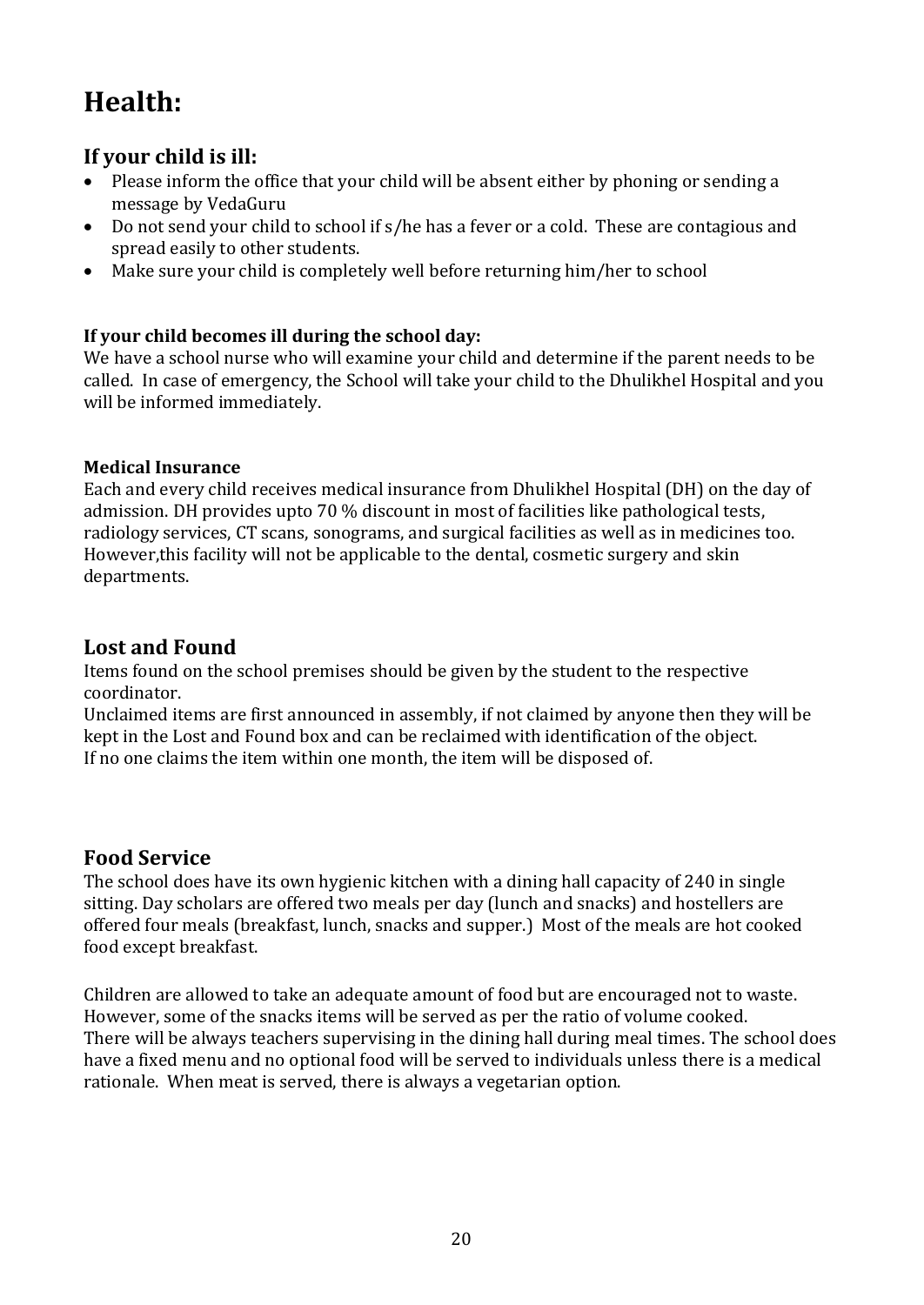### **Snacks**

|       | पहिलो हप्ता |       | दोस्रो हप्ता  |
|-------|-------------|-------|---------------|
| सोम   | वाइवाइफ्राइ | सोम   | प्यानकेक      |
| मंगल  | आलु परौठा   | मंगल  | सिन्के चाउचाउ |
| बुध   | पाउरोटि     | बुध   | पाउरोटि       |
| बिहि  | वगर         | ीबहि  | प्लेन परौठा   |
| शुक्र | समोसा       | शुक्र | पकोडा         |

| तेस्रो हप्ता |             |  |       | चौठो हप्ता    |
|--------------|-------------|--|-------|---------------|
| सोम          | वाइवाइफ्राइ |  | सोम   | प्यानकक       |
| मंगल         | आलु परौठा   |  | मंगल  | सिन्के चाउचाउ |
| बुध          | पाउरोटि     |  | बुध   | पाउरोटि       |
| बिहि         | वर्गर       |  | ीबहि  | फ्राइ राइस    |
| शुक्र        | समोसा       |  | शुक्र | पकोडा         |

| दोस्रो हप्ता |               |  |
|--------------|---------------|--|
| सोम          | प्यानकेक      |  |
| मंगल         | सिन्के चाउचाउ |  |
| बुध          | पाउरोटि       |  |
| ीबहि         | प्लेन परौठा   |  |
| शुक्र        | पकौडा         |  |

| चौठो हप्ता |               |  |
|------------|---------------|--|
| सोम        | प्यानकेक      |  |
| मंगल       | सिन्के चाउचाउ |  |
| बुध        | पाउरोटि       |  |
| ीबहि       | फ्राइ राइस    |  |
| शुक्र      | पकौडा         |  |

#### सोमबार

खाना – आलचिप्स,गोलभेंडाको अचार, साग, सलाद

खाजा – चिउरा, तरकारी भोलभएको अथवाआलु भुजिया

#### मंगलबार

खाना – राजमा, चना, मिक्स गेडागुडी दालको सट्टामा पापड, सलाद, तिलको अचार, पोलेको गोलभेंडा, आलुको अचार, बन्दाको अचार, सिजनअनुसार कोइरालाको अचार

खाजा – भेज चिजवर्गर, प्राउनअथवाचिप्स, पास्ता, चाउमीन, समोसा, आलु परौठा

#### <u>बुधबार</u>

- खाना मासुमाचिकेनअथवा मटन ग्रेबीअथवाफ्राइ, भेजलाई आलु पनीर, अण्डा (कुनै दिन मासु नभएको बेला मसरुम, पनीर, मटरकोसा, आल तरकारी, आलको अचार, सलाद
- खाजा वटर पाउरोटी अथवाजामपाउरोटी, फलफूल:अंग्र, स्याउ, सुन्तला, आँप, खरब्जा, नास्पातीसिजनअनुसार

#### विहिबार

खाना – वोडी, टाटे सिमी, ध्यसिमी, बन्दा, भेडेखर्सानी, रामतोरीयाँ, सलाद, बदामको अचार, भटमासको अचार, आलु तिलको अचार, गन्द्रकगोलभेंडा पोलेर साँधेको, मुलाको अचार

खाजा – परौठा, अचार, हरियो मकै सिजनअनुसार, खीर तरकारी

#### शुक्रबार

खाना – अण्डा करी, सलाद, भेज आल् पनीर, केराउको आल् साँधेको अचार, गालेको अचार, चटपटे अचार खाजा– सेल, चना, भेज चिजप्राउनवर्गर, फुरनदाना, अण्डा ⁄ भेजिटेवल फ्राइड राइस, सस, सुन्तला, आँप, स्याउ, अंगुर, खरब्जासिजनअनुसार

### होस्टल

#### सोमवार

मासुमाफ्राइ / ग्रेवीचिकेन, भेजलाई आलु पनीर, अण्डा करी, आलु तिलको अचार, साग, सलाद

#### मंगलबार

आल् चिप्स, साग, सलाद, गोलभेंडाको अचार

#### बधबार

काउलीआलुको तरकारी, गेडागुडीको दाल, सलाद, चटपटे मिक्सको अचार

#### विहिबार

राजमा $\pi$ चनाको तरकारी, पापड, सलाद, गोलभेंडाको अचार (Subject to change)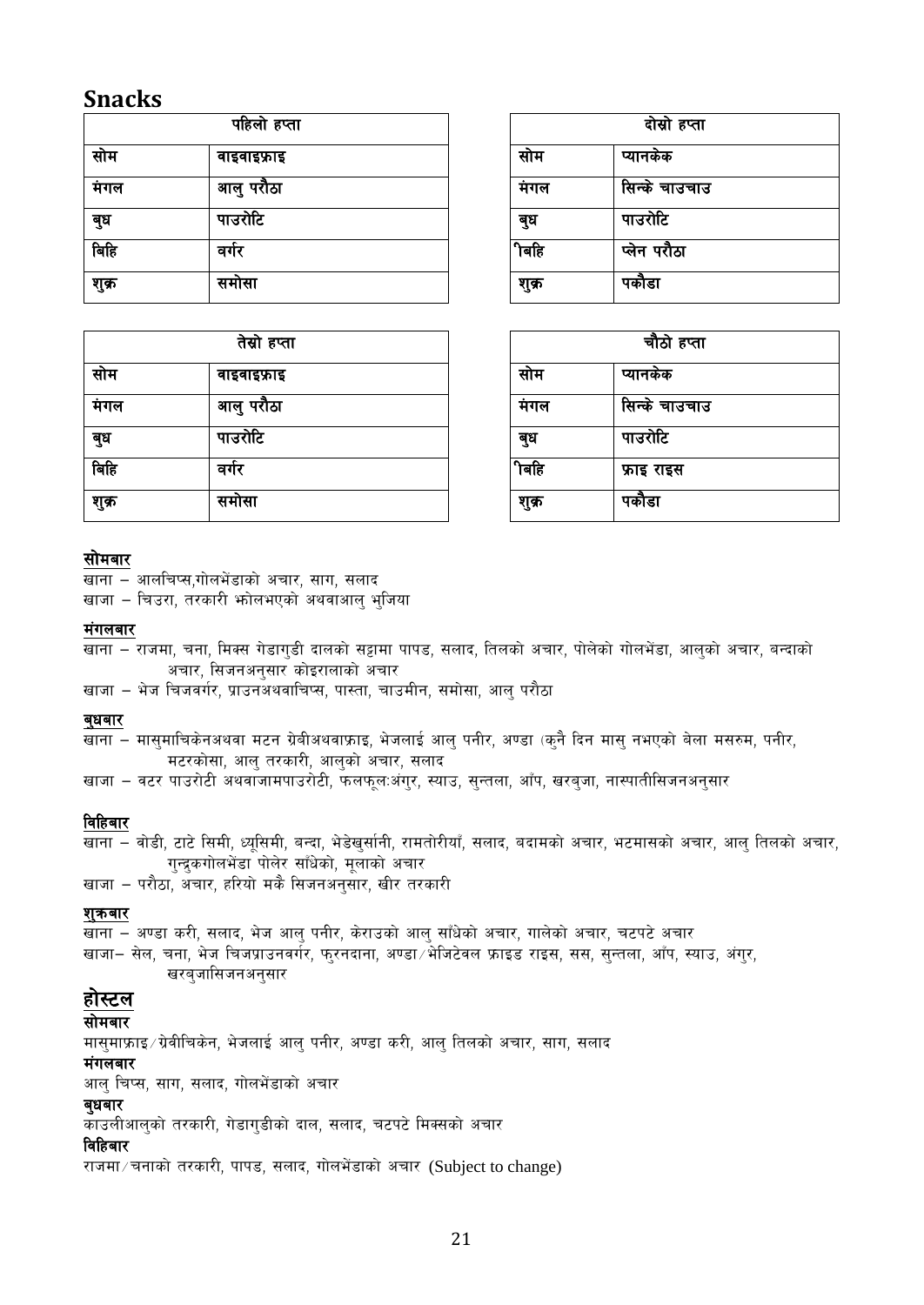### **FIELD TRIPS**

Outdoor school activities are an indispensable part of the KUHS curriculum. Each class will be taken on a minimum three field trips per year. The school also organizes an annual "hiking day". All the children must take part in this day. Senior school students will hike up different hills around the Kathmandu valley and the junior school will be taken nearby school for hiking. No additional charge will be required for this programme.

### **PARENT SCHOOL COMMUNICATIONS**

- Regular newsletters are sent home on every other Friday.
- In case of a change of schedule or in an emergency, you will receive an SMS message.
- SMS's are also sent as a reminder for special events.
- Our website also has information about school events [\(https://www.kuhs.edu.np\)](https://www.kuhs.edu.np/)
- School App

### **PARENT TEACHER COMMUNICATIONS**;

- The Diary is an important form of communication between home and school. The teacher can write notes to you and you can do the same in return. Your child will also write his/her homework assignments in the diary so you can supervise the homework that needs to be done.
- If you would like to talk further with the teacher, please send a message and the teacher can arrange to call you.
- The teacher will communicate regularly with the class parents through Viber. Please be sure your phone number is registered.
- If issues continue, you are always invited to make an appointment and meet the teacher at school.

### **RECOMMENDATIONS TO PARENTS:**

- Your role as a parent is critical to the success of your child at KUHS. Parents are an important part of the educational team that also includes teachers and administrators.
- Your responsibilities:
	- o Take time to ask your child about what happened at school during the day, what did he/she learn? What was new?
	- o Create a quiet space and time for your child to do homework. Encourage your child to homework on his/her own; to show his/her own work and effort.
	- o Praise your child when s/he is successful.
	- o Teach your child to be respectful not to interrupt when others are talking, to talk in a polite voice etc.
	- o If your child breaks a school rule, please talk to your child about the importance of following rules and if needed provide necessary consequences like loss of the use of electronic media or time with friends.
	- o Encourage your child to read and make sure there are books and magazines available at home. Reading is key to school success!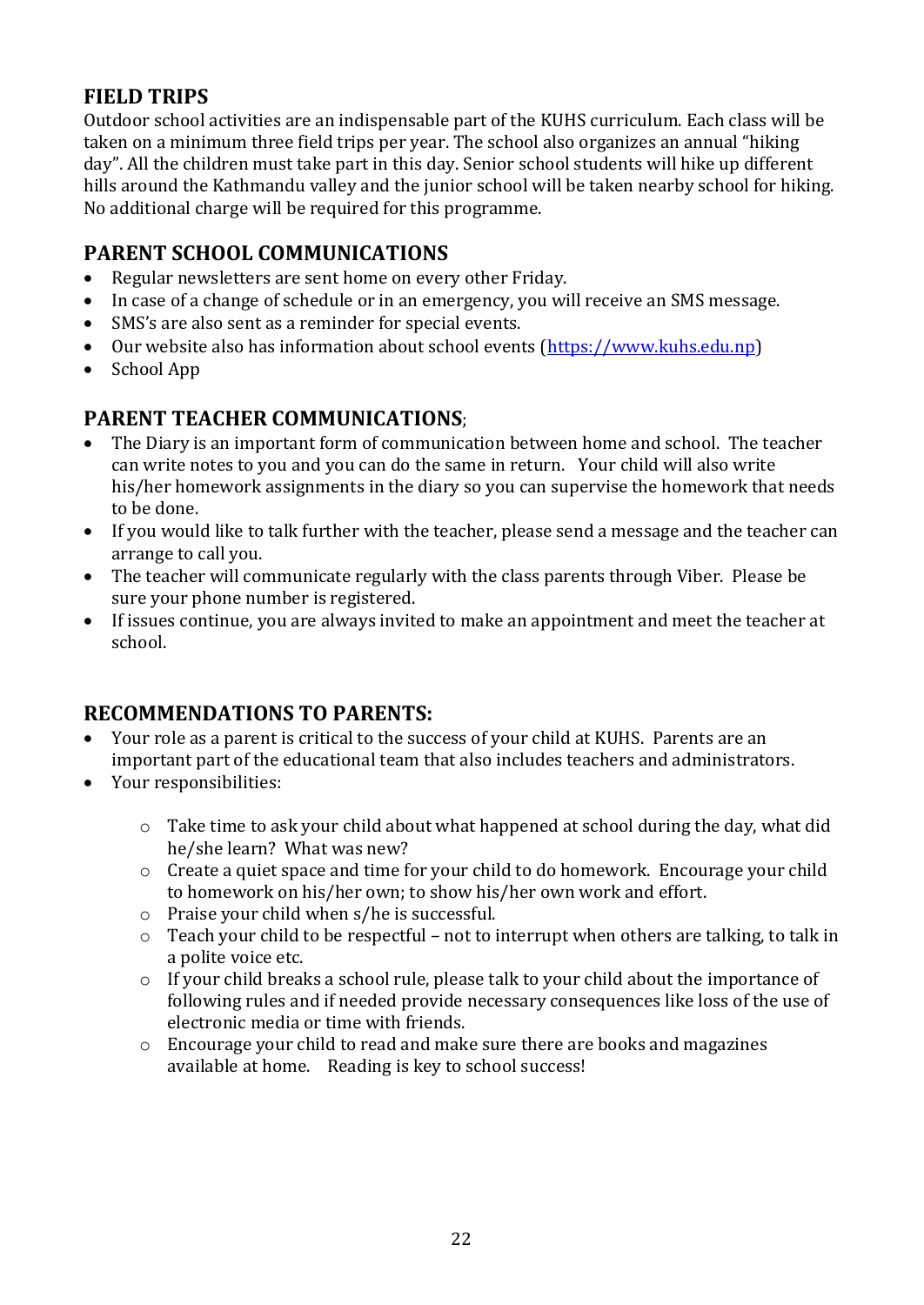# **Earthquake and Earthquake Drill Procedures**

**An earthquake drill will begin with a prolonged drumming sound. An actual earthquake, of course, will be signaled by shaking.** 

**"Duck and Cover" is what we will say to alert students to an earthquake. Students know this word means they must be quiet immediately and listen to the teacher.** 

#### **During an Earthquake or an Earthquake Drill:**

- 1. When a drill or an actual earthquake begins, say **DUCK AND COVER.**
- 2. The teacher reminds the children to remain calm, cover their heads with their hands, and wait until the shaking has stopped. In some rooms, it may be possible to go under the table – like the dining room or science lab. If children try to go outside while the earthquake is happening, there is a danger of tiles falling from the roof. The safest place is inside.
- 3. If students are outside, they need to move away from any building and then wait until the shaking stops. If they are in a bathroom, they should also move quickly outside.
- 4. In an actual earthquake, wait for the shaking to stop, this may take up to 1-2 minutes. In a drill, the gong will ring as an all clear after 1 minute or so. Wait to hear the gong before evacuating the room.
- 5. After the shaking stops or the all clear sounds, teachers in classrooms should immediately instruct their students to stand, line up with no talking and walk in an orderly way out of the classroom as quickly as possible. Each class will have a set evacuation route.
- 6. If there is a class prefect, that prefect should be at the head of the line and lead the class on the escape route up to the prearranged place on the ground.
- 7. All teachers leave the classroom last to make sure no students are left behind and that the doors are left open.
- 8. On the ground, the prefect or the class assistant teacher will collect the attendance sheet from the "command center'. Non-class teachers will be assigned to help other classes.
- 9. Teachers will take attendance marking students present, absent, or blank if present but not with class.
- 10. Non-teaching staff will follow these same procedures and after the all clear, will evacuate to the upper ground near the Command Center where attendance will be taken.
- 11. The "command center" will be near the stupa which will have needed attendance forms on clipboards and other information and resources. The director, principal and coordinators, and office staff will be available at the command center.
- 12. Prefects or assistant teachers will return the attendance and clipboard to the Command Center.
- 13. Staff attendance (teaching and non-teaching) will be taken by
- 14. The maintenance staff will shut off the electricity and water outlets after an actual earthquake
- 15. At the end of the drill, classes will be excused individually to go back to their classrooms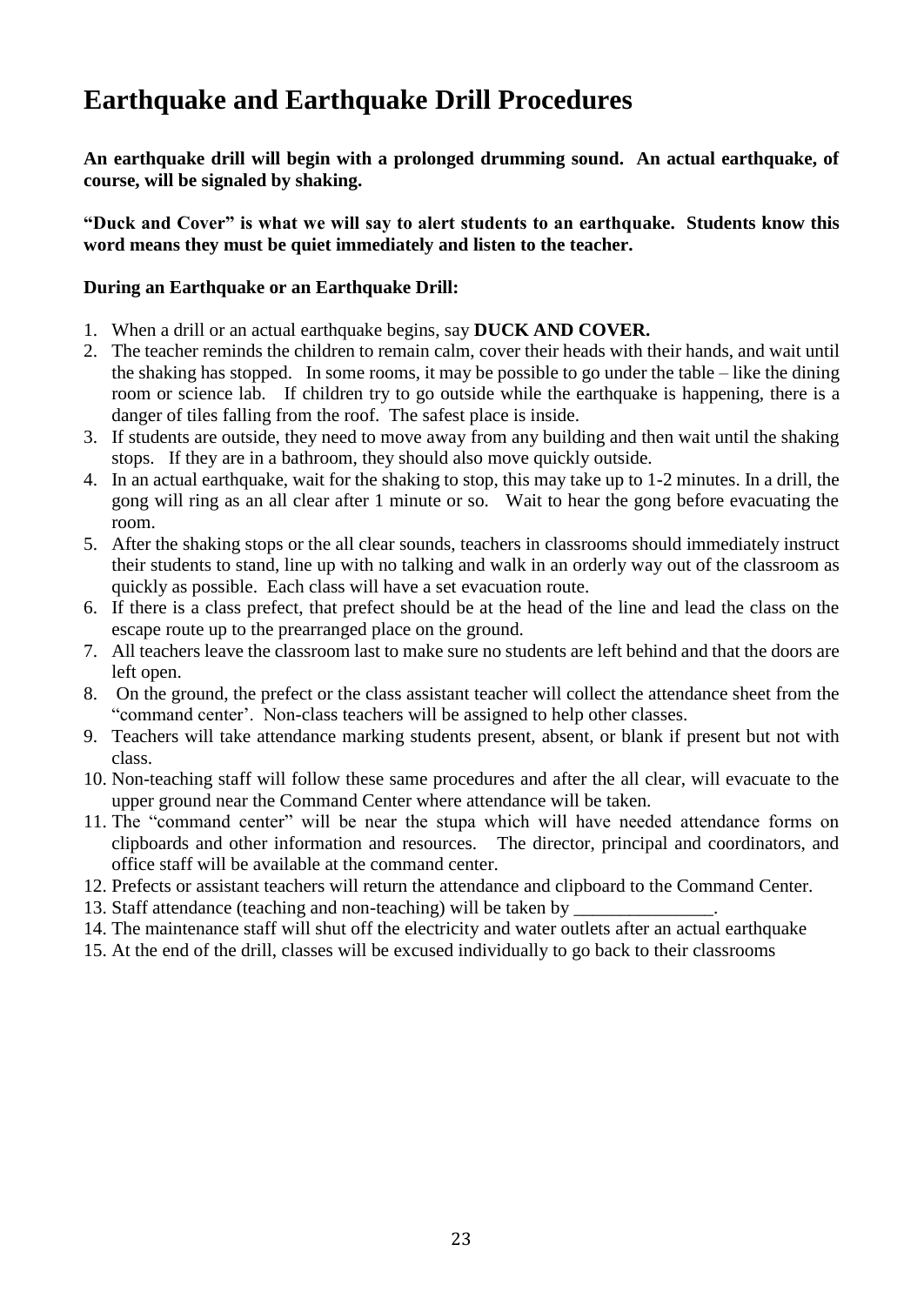# **Hostel Schedule, 2076 (2019/2020)**

| Event                   | <b>Junior</b>                     | <b>Senior</b>                       |
|-------------------------|-----------------------------------|-------------------------------------|
| <b>Breakfast</b>        | $7:20$ am $7:45$ am               | $7:00$ am $-7:25$ am                |
| Morning Study Hour      | $7:45$ am-8:30am                  | $7:30$ am $-8:30$ am                |
| Day Schooling           | $8:30$ am-3:10 am                 | $8:30$ am-3:10 am                   |
| Pre-Evening Study Hour  | $4:00 \text{pm} - 6:00 \text{pm}$ | $4:00$ pm- 7:00pm                   |
| Dinner                  | $6:00$ pm- $6:30$ pm              | $7:00-7:30$ pm                      |
| Post-Evening Study Hour | $6:30-8:30$ pm                    | $7:30 \text{ pm } -8:30 \text{ pm}$ |

**The schedule may slightly change in winter season.**

### **Clothing and Laundry**

Children need not to bring bedding from home. The school provides all the necessary items. However, parents may send one warm blanket after Dashain vacation. School provides laundry services for school uniforms. The School does not take responsibility for the clothes other than school uniform so we discourage sending any clothes other than the school the uniform. Furthermore, you are requested to mark all the items with your child registration number.

### **Communication for student in the hostel**

We understand you are eager to stay in touch with your children. We do provide you the contact numbers of all respective Hostel Teachers and other supportive staff. However, we are sorry to inform you that it may not be possible to communicate as all the staff remain busy working with your children. However we kindly request that you send an SMS for any message. Then staff will contact you. The contact numbers of Hostel staff are as given below.

| <b>Name of the Staff</b> | <b>Position</b>       | <b>Contact</b> | <b>Class Responsibility</b> |
|--------------------------|-----------------------|----------------|-----------------------------|
|                          |                       | <b>Number</b>  |                             |
| Rupak Khatri             | <b>Hostel Manager</b> | 9851171924     | Hostel Head in Charge       |
| Ravi K.C.                | <b>Hostel Teacher</b> | 9843748897     | Class 10 Boys               |
| <b>Ram Bikram Basnet</b> | <b>Hostel Teacher</b> | 9843132442     | Class 9 Boys                |
| Umesh Timilsina          | <b>Hostel Teacher</b> | 9841313588     | Class 8 boys                |
| Sudha Buddhacharya       | <b>Hostel Teacher</b> | 9860576995     | Class 10 Girls              |
| Aarati Khadka            | <b>Hostel Teacher</b> | 9841388361     | Class 9 Girls               |
| Amira Ghale              | <b>Hostel Teacher</b> | 9860685817     | Class 8 Girls               |
| NanashovaBashima         | <b>Hostel Teacher</b> | 9869061947     | Class 7/ plus two Girls     |
| Neetu Shrestha           | <b>Hostel Teacher</b> | 9861950029     | Class 6 Girls               |
| Ngudup Dorje Lama        | <b>Hostel Teacher</b> | 9841477935     | Class 7 Boys                |
| Sushmita Bhusal          | <b>Hostel Teacher</b> | 9841918278     | Class 6Boys                 |
| Sita Thapa Magar         | <b>Hostel Teacher</b> | 9801250347     | Class 4/5Boys               |
| Roma Pariyar             | <b>Hostel Teacher</b> | 9860098803     | Class 1to3 Girls/Boys       |
| Appechhya Shrestha       | <b>Hostel Teacher</b> | 9860089797     | Class 4/5Girls/Nurse        |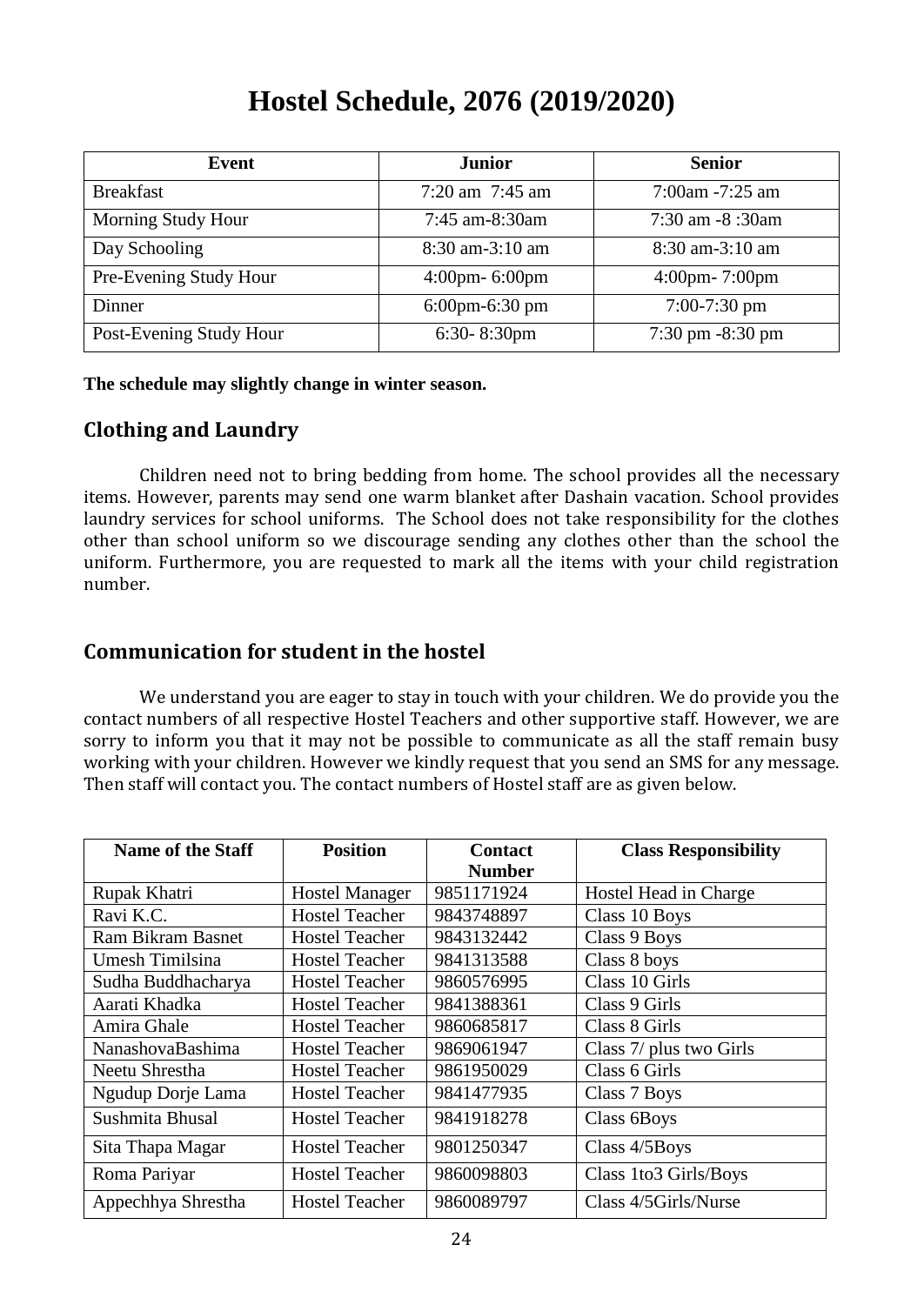| <b>Name of the Staff</b> | <b>Position</b>    | <b>Contact</b> | <b>Class Responsibility</b> |
|--------------------------|--------------------|----------------|-----------------------------|
|                          |                    | <b>Number</b>  |                             |
| Shacha Maya Tamang       | Hostel Didi        | 9841725057     | <b>Senior Girls</b>         |
| Sharashowti Sapkota      | Hostel Didi        | 9841007094     | Junior Boys/Girls           |
| Maiya Bhandari           | Hostel Didi        | 9843771777     | Junior Boys/Girls           |
| Sangita Gautam           | <b>Hostel Didi</b> | 9841670415     | Junior Boys/Girls           |
| MaiyaDahal               | Hostel Didi        | 9860069307     | <b>Senior Boys</b>          |
| Manju Pradhan            | <b>Hostel Didi</b> | 9841725198     | Junior Boys/Girls           |
| Sabitri K.C.             | Hostel Didi        | 9843398532     | Senior Boys                 |

### **Hostel Rules:**

- Respect and take care of all hostel property. Take care of your own property and respect the property of others.
- Get permission from the teacher before leaving for or going to the hostel.
- Do not bring day scholars to the hostel.
- Ask for the teacher's permission before entering another student's room, the staff room or other rooms not normally occupied.
- Use proper and polite language at all times and especially when interacting with non-KUHS community members. Bullying must not happen.
- Be sure your noise level does not disturb others.
- Follow the hostel time schedule including silence after 9:30.
- Be on time for all activities including class and study hall. You may not skip class.
- Prepare your assignment properly and do not copy from others.
- Use hostel resources (eg. water, soap) wisely.
- Follow hygiene and dress code rules of the hostel.
- Celebrating birthdays or festivals is strictly forbidden.
- You need to keep your room clean and tidy. Make your bed, store or hang up your clothing, and pick up your trash.
- You may not bring or exchange furniture.
- Support others in obeying hostel rules.
- Hostel students may not use the staff bus except in case of an emergency as determined by the School.
- Do not bring any kind of eatable food items
- Do not bring money or other valuables like cell phones
- If a child is taking any medicine then respective hostel teacher has to be informed.
- Parents/visitors can visit the hostel only with prior notice.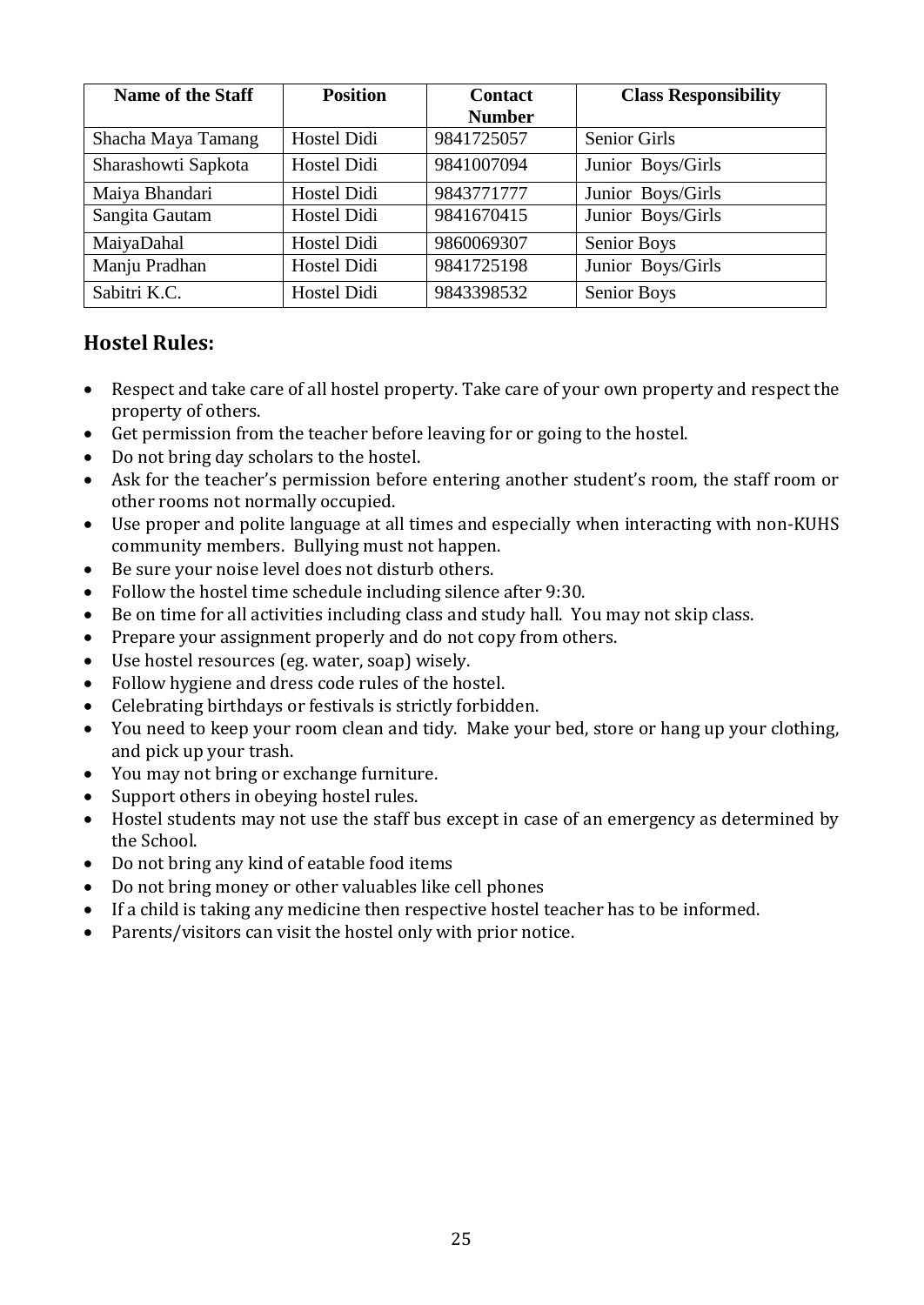## **Book List for 2078**

Your child's textbooks are provided by the School with the cost included in the tuition. If your child loses a textbook though, you will be expected to replace it. There are a few items which you, as parents, need to provide, see below – primarily art sketch pads and a School Atlas.

| <b>Class: One</b> |                       |                              |                              |
|-------------------|-----------------------|------------------------------|------------------------------|
| <b>S.N.</b>       | <b>Subjects</b>       | <b>Book</b>                  | <b>Publication</b>           |
| 1.                | English               | Mulberry Coursebook 1        | Oxford                       |
| 2.                | Nepali                | मेरो नेपाली कक्षा १          | जनक शिक्षा                   |
| 3.                | Mathematics           | I did it Mathematics         | Cambridge                    |
| 4.                | Science               | New Science in Everyday Life | Oxford                       |
| 5.                | <b>Social Studies</b> | मेरो सेरोफेरो                |                              |
| 6.                | Art                   | <b>Sketch Book</b>           | Should be managed by parents |
| 7.                | Project Work          | Scrap Book                   | Should be managed by school  |

| <b>Class: Two</b> |                       |                              |                              |
|-------------------|-----------------------|------------------------------|------------------------------|
| S.N.              | <b>Subjects</b>       | <b>Book</b>                  | <b>Publication</b>           |
| 1.                | English               | Mulberry Coursebook 2        | Oxford                       |
| 2.                | Nepali                | मेरो नेपाली कक्षा २          | जनक शिक्षा                   |
| 3.                | <b>Mathematics</b>    | I did it Mathematics         | Cambridge                    |
| 4.                | Science               | New Science in everyday life | Oxford                       |
| 5.                | <b>Social Studies</b> | मेरो सेरोफेरो                |                              |
| 6.                | Art                   | <b>Sketch Book</b>           | Should be managed by parents |
| 7.                | Project Work          | Scrap Book                   | Should be managed by school  |

| <b>Class: Three</b> |                       |                              |                              |
|---------------------|-----------------------|------------------------------|------------------------------|
| <b>S.N.</b>         | <b>Subjects</b>       | <b>Book</b>                  | <b>Publication</b>           |
| 1.                  | English               | Mulberry Coursebook 3        | Oxford                       |
| 2.                  | Nepali                | मेरो नेपाली कक्षा ३          | जनक शिक्षा                   |
| 3.                  | Nepali                | सरल नेपाली बालव्याकरण र रचना | ऐरावती प्रकाशन               |
| 4.                  | Mathematics           | <b>UNITED Speedy Maths</b>   |                              |
| 5.                  | Science               | New Science in everyday life | Oxford                       |
| 6.                  | <b>Social Studies</b> | मेरो सेरोफेरो                |                              |
| 7.                  | Computer              | Computer                     | <b>Unique Publication</b>    |
| 8.                  | Art                   | <b>Sketch Book</b>           | Should be managed by parents |
| 9.                  | Art                   | Scrap Book                   | Should be managed by parents |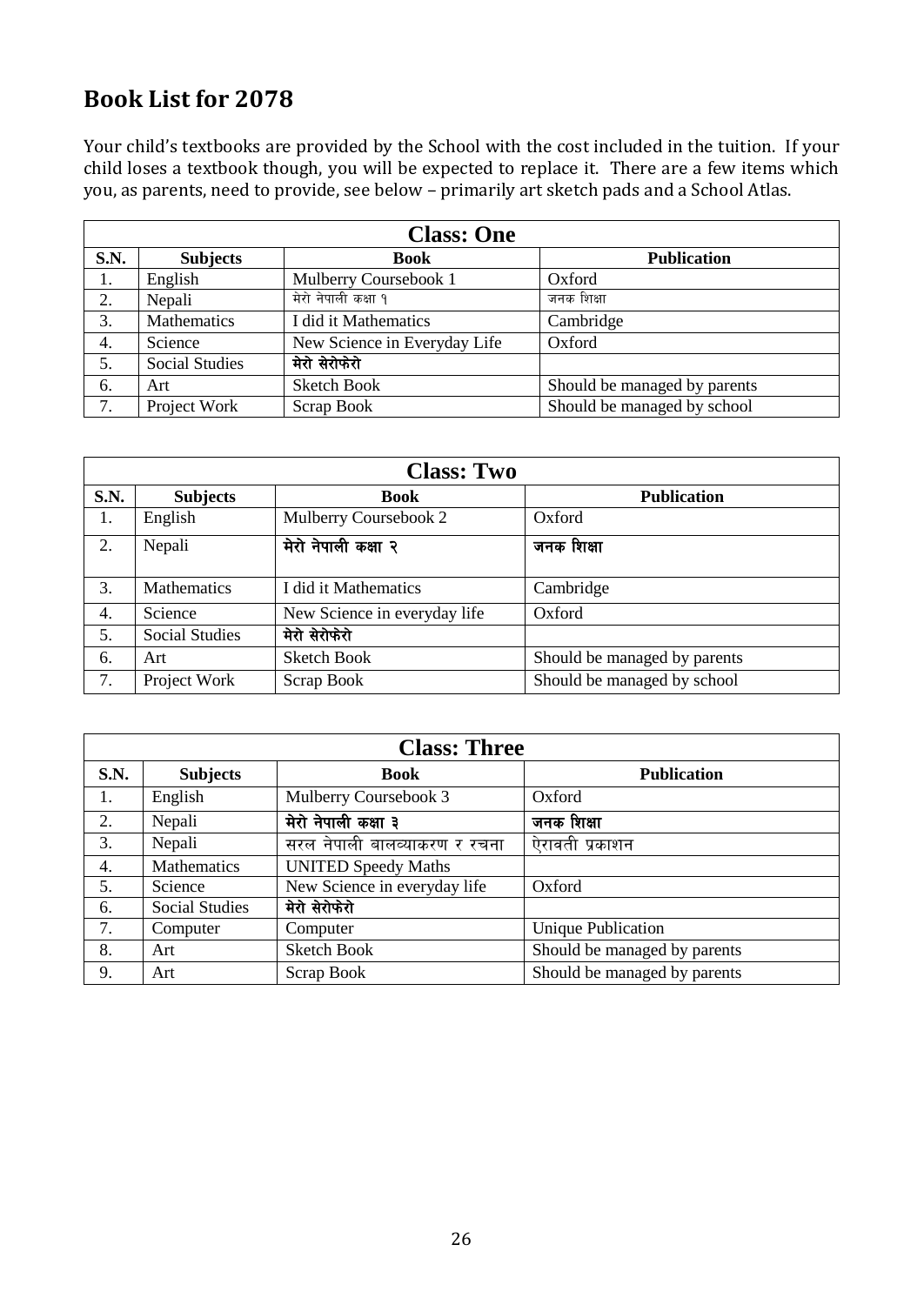|      | <b>Class: Four</b>    |                              |                              |  |
|------|-----------------------|------------------------------|------------------------------|--|
| S.N. | <b>Subjects</b>       | <b>Book</b>                  | <b>Publication</b>           |  |
| 1.   | English               | Mulberry Coursebook 4        | Oxford                       |  |
| 2.   | Nepali                | मेरो नेपाली कक्षा ४          | जनक शिक्षा                   |  |
| 3.   | Nepali                | सरल नेपाली बालव्याकरण र रचना | ऐरावती प्रकाशन               |  |
| 4.   | Mathematics           | <b>UNITED Speedy Maths</b>   |                              |  |
| 5.   | Science               | New Science in everyday life | Oxford                       |  |
| 6.   | <b>Social Studies</b> | <b>Ekta Social Studies</b>   | Ekta                         |  |
| 7.   | Computer              | Computer                     | <b>Unique Publication</b>    |  |
| 8.   | Art                   | <b>Sketch Book</b>           | Should be managed by parents |  |
| 9.   | Art                   | Scrap Book                   | Should be managed by parents |  |

| <b>Class: Five</b> |                       |                              |                              |  |
|--------------------|-----------------------|------------------------------|------------------------------|--|
| S.N.               | <b>Subjects</b>       | <b>Book</b>                  | <b>Publication</b>           |  |
| 1.                 | English               | Mulberry Coursebook 5        | Oxford                       |  |
| 2.                 | Nepali                | मेरो नेपाली कक्षा ५          | जनक शिक्षा                   |  |
| 3.                 | Nepali                | सरल नेपाली बालव्याकरण र रचना | ऐरावती प्रकाशन               |  |
| 4.                 | <b>Mathematics</b>    | <b>UNITED Speedy Maths</b>   |                              |  |
| 5.                 | Science               | New Science in everyday life | Oxford                       |  |
| 6.                 | <b>Social Studies</b> | <b>Ekta Social Studies</b>   | Ekta                         |  |
| 7.                 | Computer              | Computer                     | <b>Unique Publication</b>    |  |
| 8.                 | Art                   | <b>Sketch Book</b>           | Should be managed by parents |  |
| 9.                 | Art                   | Scrap Book                   | Should be managed by parents |  |

|      | <b>Class: Six</b>         |                                |                              |  |
|------|---------------------------|--------------------------------|------------------------------|--|
| S.N. | <b>Subjects</b>           | <b>Book</b>                    | <b>Publication</b>           |  |
| 1.   | Nepali                    | Mero Nepali book               | <b>JEMC</b>                  |  |
| 2.   | Nepali Grammar            | नेपाली व्याकरण र रचना          | शुभारम्भ प्रकाशन             |  |
|      |                           | नेपाली ब्याकरण र अभ्यास पुस्तक | <b>Read More</b>             |  |
| 3.   | Mathematics               | United's Speedy Maths          | United Nepal Publication     |  |
| 4.   | <b>Social Studies</b>     | <b>Social Studies</b>          | Koseli                       |  |
| 5.   | Computer                  | Computer                       | <b>Unique Publication</b>    |  |
| 6.   | Science and<br>technology | New Science in everyday life   | Oxford                       |  |
| 7.   | English                   | <b>Oxford Mulberry English</b> | Oxford                       |  |
|      |                           | Course-6, Oxford Learning      |                              |  |
|      |                           | Grammar and Composition-6      |                              |  |
| 8.   | Art                       | <b>Sketch Book</b>             | Should be managed by parents |  |
| 9.   | Art                       | School Atlas Book[Oxford]      | Should be managed by parents |  |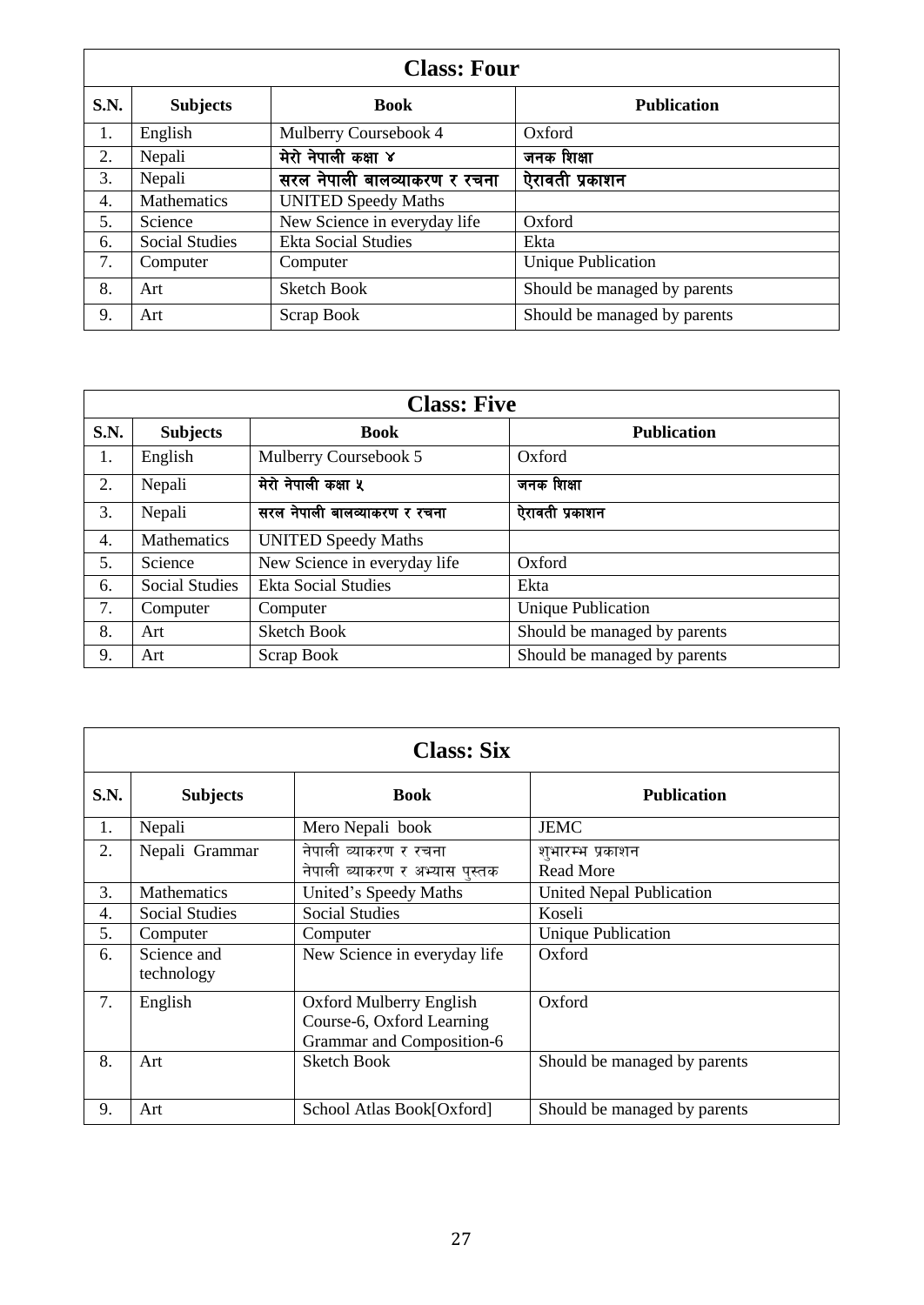| <b>Class: Seven</b> |                                    |                                                                                   |                                      |
|---------------------|------------------------------------|-----------------------------------------------------------------------------------|--------------------------------------|
| S.N.                | <b>Subjects</b>                    | <b>Book</b>                                                                       | <b>Publication</b>                   |
| 1.                  | Nepali                             | Mero Nepali book                                                                  | <b>JEMC</b>                          |
| 2.                  | Nepali Grammar                     | नेपाली व्याकरण र रचना<br>नेपाली ब्याकरण र अभ्यास पुस्तक                           | शुभारम्भ प्रकाशन<br><b>Read More</b> |
| 3.                  | <b>Mathematics</b>                 | United's Speedy Maths                                                             | <b>United Nepal Publication</b>      |
| 4.                  | <b>Social Studies</b>              | Social studies                                                                    | Koseli                               |
| 5.                  | Computer                           | Computer                                                                          | <b>Unique Publication</b>            |
| 6.                  | Occupation Business,<br>Technology |                                                                                   | Koseli                               |
| 7.                  | Science                            | New Science in everyday life                                                      | Oxford                               |
| 8.                  | English                            | Oxford Mulberry English<br>Course-7, Oxford Learning<br>Grammar and Composition-7 | Oxford                               |
| 9.                  | Art                                | <b>Sketch Book</b>                                                                | Should be managed by parents         |
| 10.                 |                                    | School Atlas Book[Oxford]                                                         | Should be managed by parents         |

| <b>Class: Eight</b> |                                    |                                     |                                 |
|---------------------|------------------------------------|-------------------------------------|---------------------------------|
| S.N.                | <b>Subjects</b>                    | <b>Book</b>                         | <b>Publication</b>              |
| 1.                  | Nepali                             | Mero Nepali Book                    | <b>JEMC</b>                     |
| 2.                  | Nepali Grammar                     | <u>नेपाली व्याकरण र रचना</u>        | शुभारम्भ प्रकाशन                |
|                     |                                    | नेपाली ब्याकरण र अभ्यास पुस्तक      | <b>Read More</b>                |
| 3.                  | <b>Mathematics</b>                 | United's Speedy Maths               | <b>United Nepal Publication</b> |
| 4.                  | <b>Social Studies</b>              | Social studies                      | Koseli                          |
| 5.                  | Computer                           | Computer                            | Unique publication              |
| 6.                  | O.P.T. Maths                       | <b>Optional Mathematics(Speedy)</b> | <b>United Publication</b>       |
| 7.                  | <b>Moral Value</b>                 | <b>Moral Value</b>                  | JEMC/Ekta                       |
| 8.                  | Occupation Business,<br>Technology |                                     | Koseli                          |
| 9.                  | Health and Physical                | Health and Physical Education       | Ekta                            |
| 10.                 | Science                            | <b>School Science</b>               | Oasis                           |
| 11.                 | English                            | Oxford Mulberry English Course-     | Oxford                          |
|                     |                                    | 8.<br>Our English Grade 8           | <b>JEMC</b>                     |
| 12.                 | Art                                | <b>Sketch Book</b>                  | Should be managed by parents    |
| 13.                 |                                    | School Atlas Book[Oxford]           | Should be managed by parents    |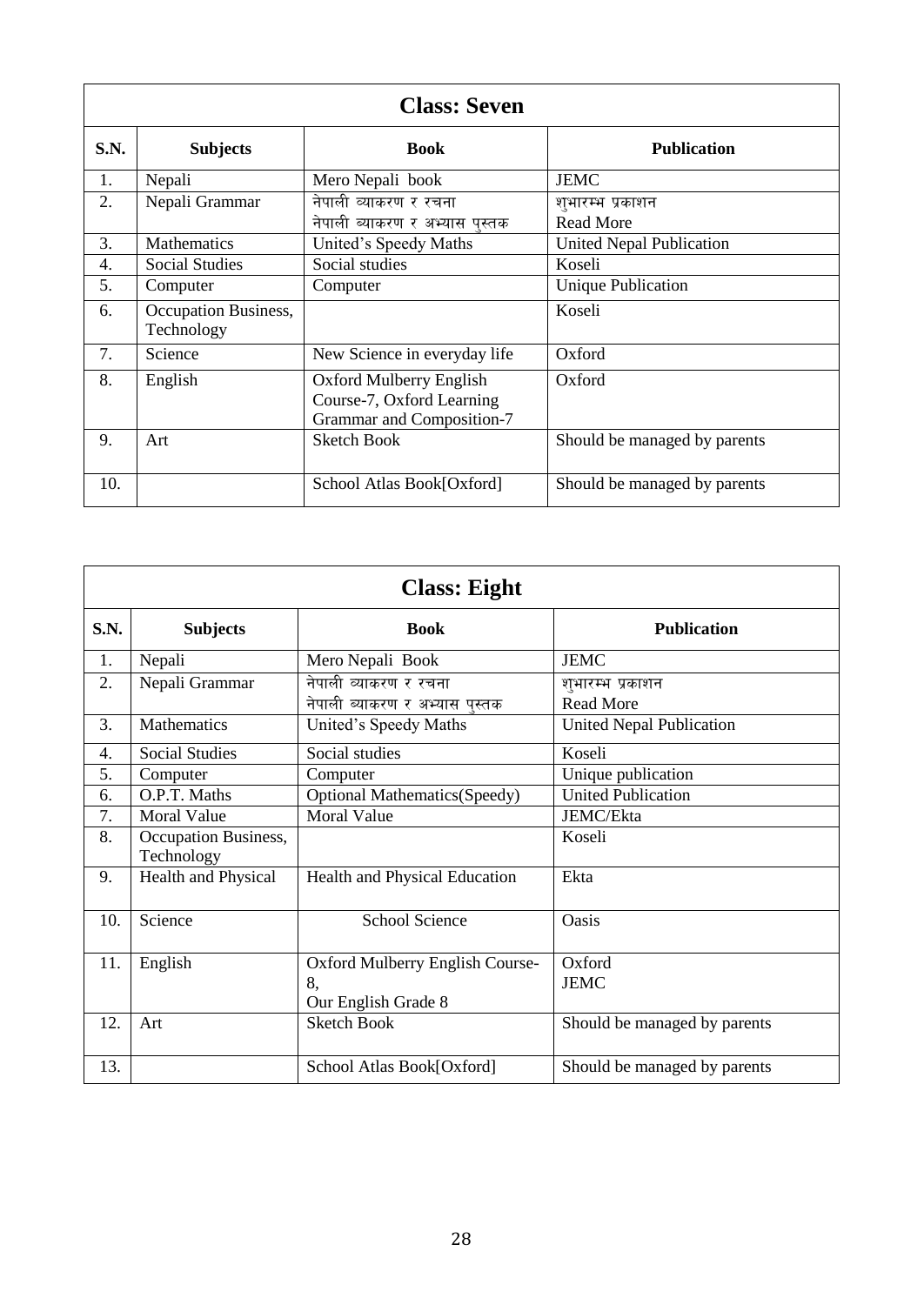| <b>Class: Nine</b> |                                   |                                                                                                          |                                      |
|--------------------|-----------------------------------|----------------------------------------------------------------------------------------------------------|--------------------------------------|
| S.N.               | <b>Subjects</b>                   | <b>Book</b>                                                                                              | <b>Publication</b>                   |
| 1.                 | English                           | Symphony Book $-9 + Our$ English<br><b>Grammer of Read More</b>                                          | <b>EKTA</b><br>Read More + CDC       |
| 2.                 | Nepali                            | Mero Nepali book,                                                                                        | <b>JEMC</b>                          |
| 3.                 | Nepali Grammar                    | छरितो नेपाली व्याकरण र अभिव्यक्ति<br>नेपाली अभ्यास पुस्तक                                                | शुभारम्भ प्रकाशन<br>आठराई पब्लिकेशन  |
| 4.                 | <b>Mathematics</b>                | United's Speedy Maths                                                                                    | United Nepal Publication new Edition |
| 5.                 | Science                           | <b>School Science</b><br>$\bullet$<br>A text book of practical science                                   | Oasis<br>Asia                        |
| 6.                 | <b>Social Studies</b>             | Social studies                                                                                           | Koseli                               |
| 7.                 | Computer                          | Computer                                                                                                 | Unique publication                   |
| 8.                 | O.P.T. Maths                      | <b>Optional Mathematics</b> [United<br>Speedy]                                                           | <b>United Publication</b>            |
| 9.                 | <b>HPE</b><br>(English<br>Medium) | Health, Pop and Environment Govt<br>of Nepal Ministry of Education<br>Health, Population and environment | Allied publication                   |
| 10.                |                                   | School Atlas Book[Oxford]                                                                                | Should be managed by parents         |

| <b>Class: Ten</b> |                                |                                                                                                                     |                                                    |
|-------------------|--------------------------------|---------------------------------------------------------------------------------------------------------------------|----------------------------------------------------|
| <b>S.N.</b>       | <b>Subjects</b>                | <b>Book</b>                                                                                                         | <b>Publication</b>                                 |
| 1.                | English                        | Symphony Grade 10<br>Our English Book-10,<br>Grammar, Read More Publication<br>(Maxium of Eng grammer and Composito | Ekta<br>Govt. Book<br><b>Read More Publication</b> |
| 2.                | Nepali                         | Mero Nepali Book                                                                                                    | <b>JEMC</b>                                        |
| 3.                | Nepali Grammar                 | छरितो नेपाली व्याकरण र अभिव्यक्ति<br>नेपाली अभ्यास पुस्तक                                                           | शुभारम्भ प्रकाशन<br>आठराई पब्लिकेशन                |
| 4.                | <b>Mathematics</b>             | United's Speedy Maths                                                                                               | <b>United Nepal Publication</b><br>New Edition     |
| 5.                | Science                        | School Science                                                                                                      | Oasis                                              |
| 6.                | <b>Social Studies</b>          | Social studies                                                                                                      | Koseli                                             |
| 7.                | Computer                       | <b>Computer Science</b>                                                                                             | Unique publication                                 |
| 8.                | O.P.T. Maths                   | <b>Optional Mathematics</b>                                                                                         | <b>United Publication</b>                          |
| 9.                | <b>HPE</b><br>(English Medium) | Basic Health, Population and Environment<br>Basic health, Population and Environment<br><b>Allied Publication</b>   | Allied publication                                 |
| 10.               |                                | School Atlas Book[Oxford]                                                                                           | Should be managed by<br>parents                    |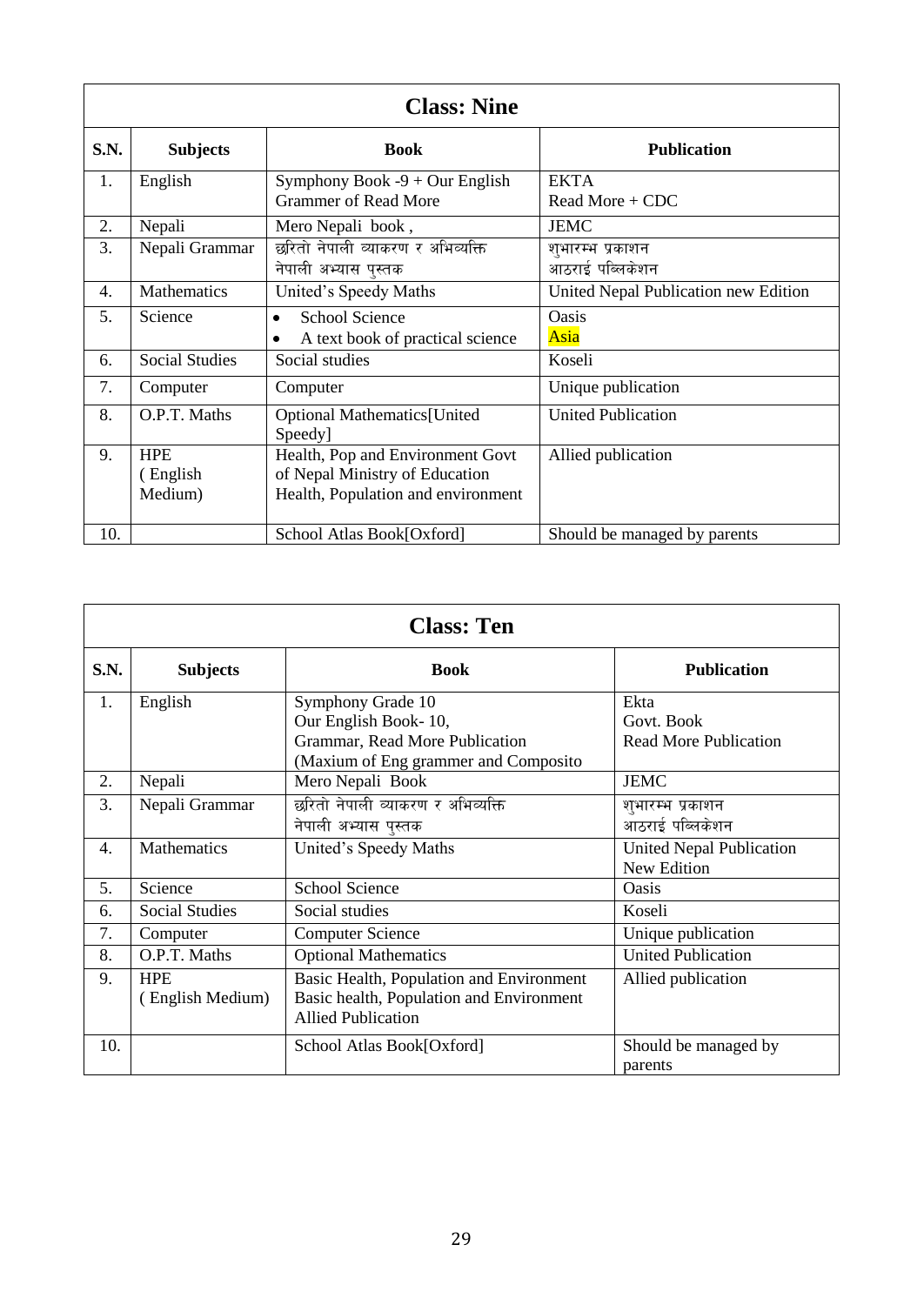# **School Uniform**

### **Day Scholars (for summer)**

All items to be clearly marked with your child's registration number

Track suits or sports jersey are to be worn on the days students have sports class. All other days and formal days, the formal school uniform is to be worn.

| <b>Uniform</b> |                                    |                                                            |  |
|----------------|------------------------------------|------------------------------------------------------------|--|
| S.N            | <b>Boys</b>                        | <b>Girls</b>                                               |  |
| 1.             | 2 blue striped school shirts       | 2 blue striped school shirts (Pants accepted 6<br>onwards) |  |
| 2.             | 2 standard navy blue pants         | 2 standard navy blue skirts                                |  |
| 3.             | 2 school tie                       | 2 school tie                                               |  |
| 4.             | 1 school belt with crest           | 1 school belt with crest                                   |  |
| 5.             | 3 pairs school navy blue socks     | 3 pairs school navy blue socks                             |  |
| 6.             | 3 pairs school white socks         | 3 pairs school white socks                                 |  |
| 7.             | 1 pair sports jersey               | 1 pair sports jersey                                       |  |
| 8.             | 2 pairs navy blue school tracksuit | 2 pairs navy blue school tracksuit                         |  |
| 9.             | 2 pairs school t-shirt             | 2 pairs school t-shirt                                     |  |
| 10.            |                                    | 2 black bloomers                                           |  |

| <b>Shoes</b> |                           |                           |  |
|--------------|---------------------------|---------------------------|--|
| S.N          | <b>Boys</b>               | Girls                     |  |
|              | 1 pair black school shoes | 1 pair black school shoes |  |
|              | 1 pair of white shoes     | 1 pair of white shoes     |  |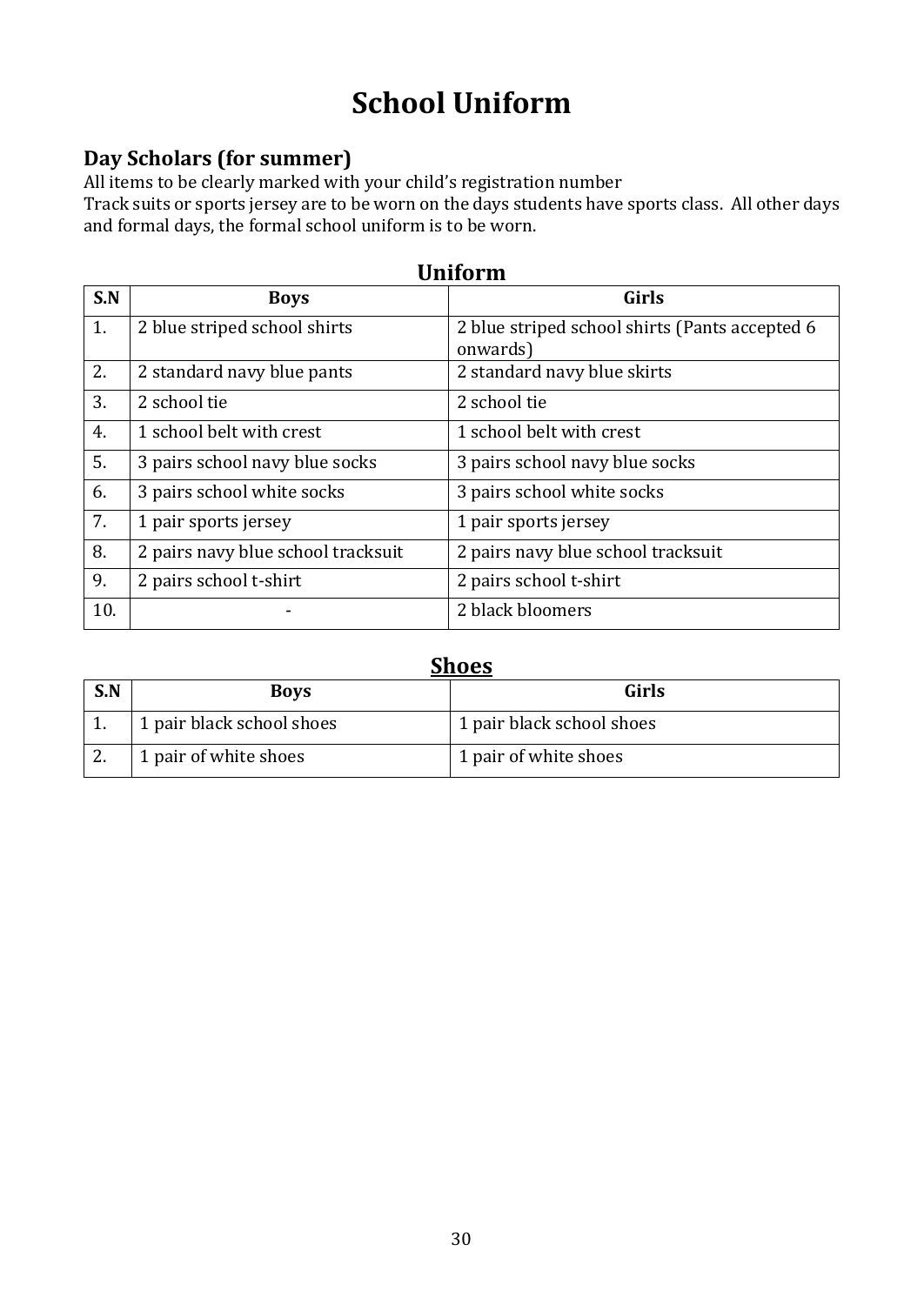#### **Uniform for the Academic year 2078 B.S. [Class VI-X] Requirement for senior hostellers (for summer) All items to be clearly marked with child's registration number Uniform**

| S.N | <b>Boys</b>                               | Girls                                          |
|-----|-------------------------------------------|------------------------------------------------|
| 1.  | 3 blue striped school shirts              | 3 blue striped school shirts or pants          |
| 2.  | 3 standard navy blue pants                | 3 standard navy blue skirts                    |
| 3.  | 2 school tie                              | 2 school tie                                   |
| 4.  | 1 school belt with crest                  | 1 school belt with crest                       |
| 5.  | 3 pairs school navy blue socks            | 3 pairs school navy blue socks                 |
| 6.  | 3 pairs school white socks                | 3 pairs school white socks                     |
| 7.  | 1 pair sports jersey                      | 1 pair sports jersey                           |
| 8.  | 2 pairs navy blue school tracksuit        | 2 pairs navy blue school tracksuit             |
| 9.  | 2 pairs hostel t-shirt, 2 pairs school t- | 2 pairs hostel t-shirt, 2 pairs school t-shirt |
|     | shirt                                     |                                                |
| 10. | 2 pair hostel tracksuit                   | 2 pair hostel tracksuit                        |
| 11. |                                           | 2 black bloomers                               |

| <b>Shoes</b> |                           |                           |  |
|--------------|---------------------------|---------------------------|--|
| S.N          | <b>Boys</b>               | Girls                     |  |
|              | 1 pair black school shoes | 1 pair black school shoes |  |
| <u>.</u>     | 1 pair of white shoes     | 1 pair of white shoes     |  |
| υ.           | 1 pair of slippers        | 1 pair of slippers        |  |

| <b>Toiletries</b> |                                   |                                   |  |
|-------------------|-----------------------------------|-----------------------------------|--|
| S.N               | <b>Boys</b>                       | <b>Girls</b>                      |  |
| 1.                | 1 shampoo                         | 1 shampoo                         |  |
| 2.                | 1 hair oil                        | 1 hair oil                        |  |
| 3.                | 1 comb                            | 1 comb                            |  |
| 4.                | 1 tooth brush                     | 1 tooth brush                     |  |
| 5.                | 1 tooth paste                     | 1 tooth paste                     |  |
| 6.                | 1 packet tissue paper(every week) | 1 packet tissue paper(every week) |  |
| 7.                | 1 talcum powder                   | 1 talcum powder                   |  |
| 8.                | 1 shoe polish / shoe brush        | 1 shoe polish / shoe brush        |  |
| 9.                | 1 moisturizing cream              | 1 moisturizing cream              |  |
| 10.               | 1 soap                            | 1 soap                            |  |

| <b>Miscellaneous</b> |                              |                                            |  |
|----------------------|------------------------------|--------------------------------------------|--|
| S.N                  | <b>Boys</b>                  | Girls                                      |  |
| 1.                   | 1 towel                      | 1 towel                                    |  |
| 2.                   | 1 night dress (full sleeves) | 1 night dress (full sleeves)               |  |
| 3.                   | 1 mosquito net (single bed)  | 1 mosquito net (single bed)                |  |
| 4.                   | 4 undergarments              | 4 panties                                  |  |
| 5.                   | 4 yest                       | 4 yest                                     |  |
| -6.                  |                              | Black /white rubber band or hair band only |  |

**Note:** If any additional items are needed then we will send you a notice.

Every 3 months students need to change their undergarments and socks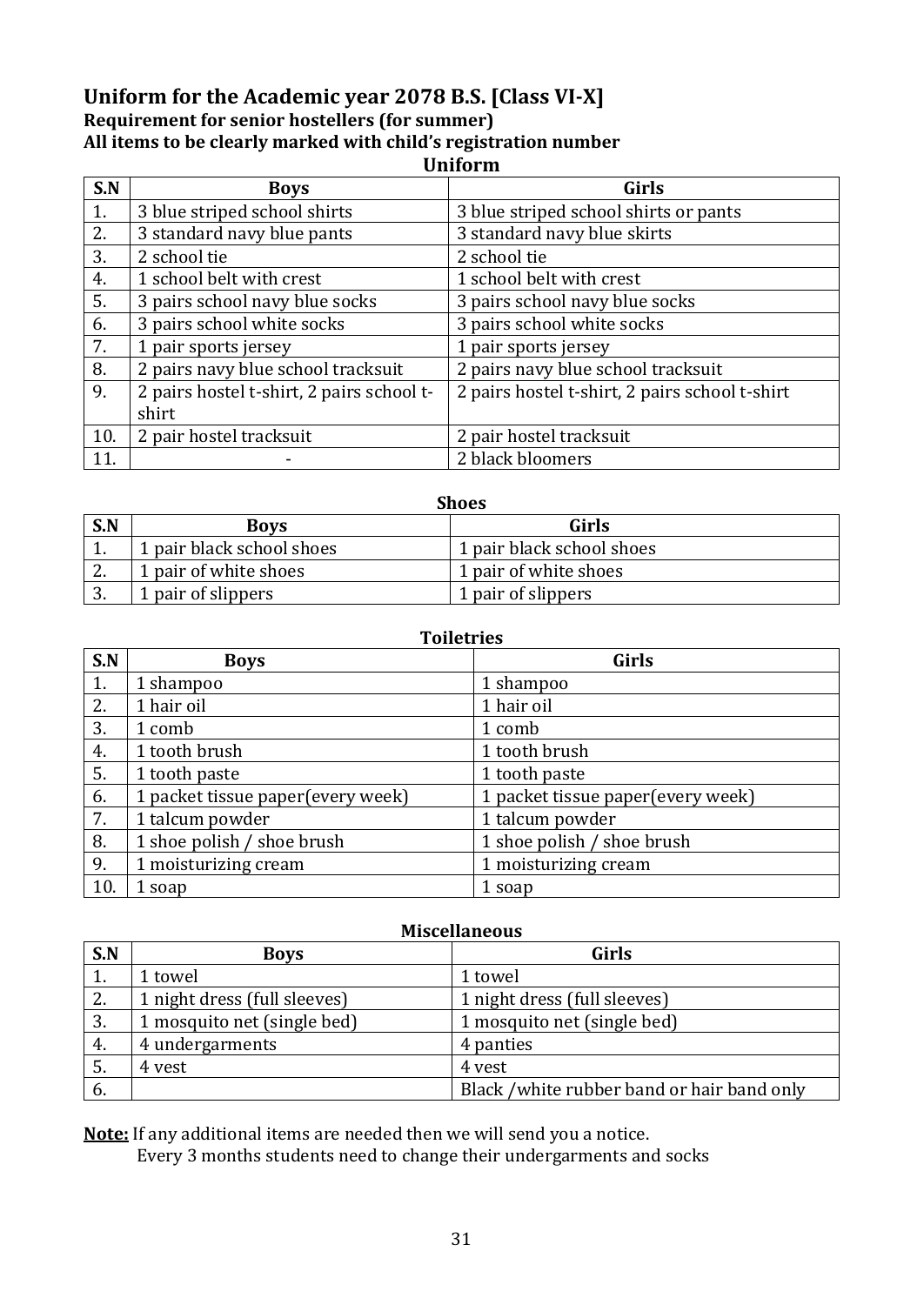#### **Uniform for the Academic year of 2078 [Class I-V] Requirement for junior hostellers (for summer) All items to be clearly marked with child's registration number**

| <b>Uniform</b> |                                           |                                                |  |
|----------------|-------------------------------------------|------------------------------------------------|--|
| S.N            | <b>Boys</b>                               | <b>Girls</b>                                   |  |
| 1.             | 2 blue striped school shirts              | 2 blue striped school shirts                   |  |
| 2.             | 2 standard navy blue pants                | 2 standard navy blue skirts                    |  |
| 3.             | 2 school tie                              | 2 school tie                                   |  |
| 4.             | 1 school belt with crest                  | 1 school belt with crest                       |  |
| 5.             | 3 pairs school navy blue socks            | 3 pairs school navy blue socks                 |  |
| 6.             | 3 pairs school white socks                | 3 pairs school white socks                     |  |
| 7.             | 1 pair sports jersey                      | 1 pair sports jersey                           |  |
| 8.             | 2 pairs navy blue school tracksuit        | 2 pairs navy blue school tracksuit             |  |
| 9.             | 2 pairs hostel t-shirt, 2 pairs school t- | 2 pairs hostel t-shirt, 2 pairs school t-shirt |  |
|                | shirt                                     |                                                |  |
| 10.            | 2 pairs hostel tracksuit                  | 2 pairs hostel tracksuit                       |  |
| 11.            |                                           | 2 black bloomers                               |  |

| <b>Shoes</b> |                           |                           |
|--------------|---------------------------|---------------------------|
| S.N          | <b>Boys</b>               | Girls                     |
| 1.           | 1 pair black school shoes | 1 pair black school shoes |
| 2.           | 1 pair of white shoes     | 1 pair of white shoes     |
| 3.           | 1 pair of slipper         | 1 pair of slipper         |
|              |                           | <b>Toiletries</b>         |
| S.N          | <b>Boys</b>               | <b>Girls</b>              |
| 1.           | 1 shampoo                 | 1 shampoo                 |
| 2.           | 1 hair oil                | 1 hair oil                |
| 3.           | 1 comb                    | 1 comb                    |
| 4.           | 1 tooth brush             | 1 tooth brush             |

| 4.             | T tooth brush                      | T tooth brush                      |
|----------------|------------------------------------|------------------------------------|
| .ບ.            | 1 moisturizing cream               | 1 moisturizing cream               |
| $\mathbf{b}$ . | 1 packet tissue paper (every week) | 1 packet tissue paper (every week) |
|                | 1 talcum powder                    | 1 talcum powder                    |

#### **Miscellaneous**

| S.N          | <b>Boys</b>                  | Girls                                      |
|--------------|------------------------------|--------------------------------------------|
|              | 1 towel                      | 1 towel                                    |
| 2.           | 1 night dress (full sleeves) | 1 night dress (full sleeves)               |
| 3.           | 1 mosquito net (single bed)  | 1 mosquito net (single bed)                |
| 4.           | 4 undergarments              | 4 panties                                  |
| 5.           | 4 yest                       | 4 yest                                     |
| 6.           | Small size plastic mat       | Black /white rubber band or hair band only |
| $\mathbf{r}$ |                              | Small size plastic mat                     |

**Note:** If any additional items are needed then we will send you a notice. Every 3 months students need to change their undergarments and socks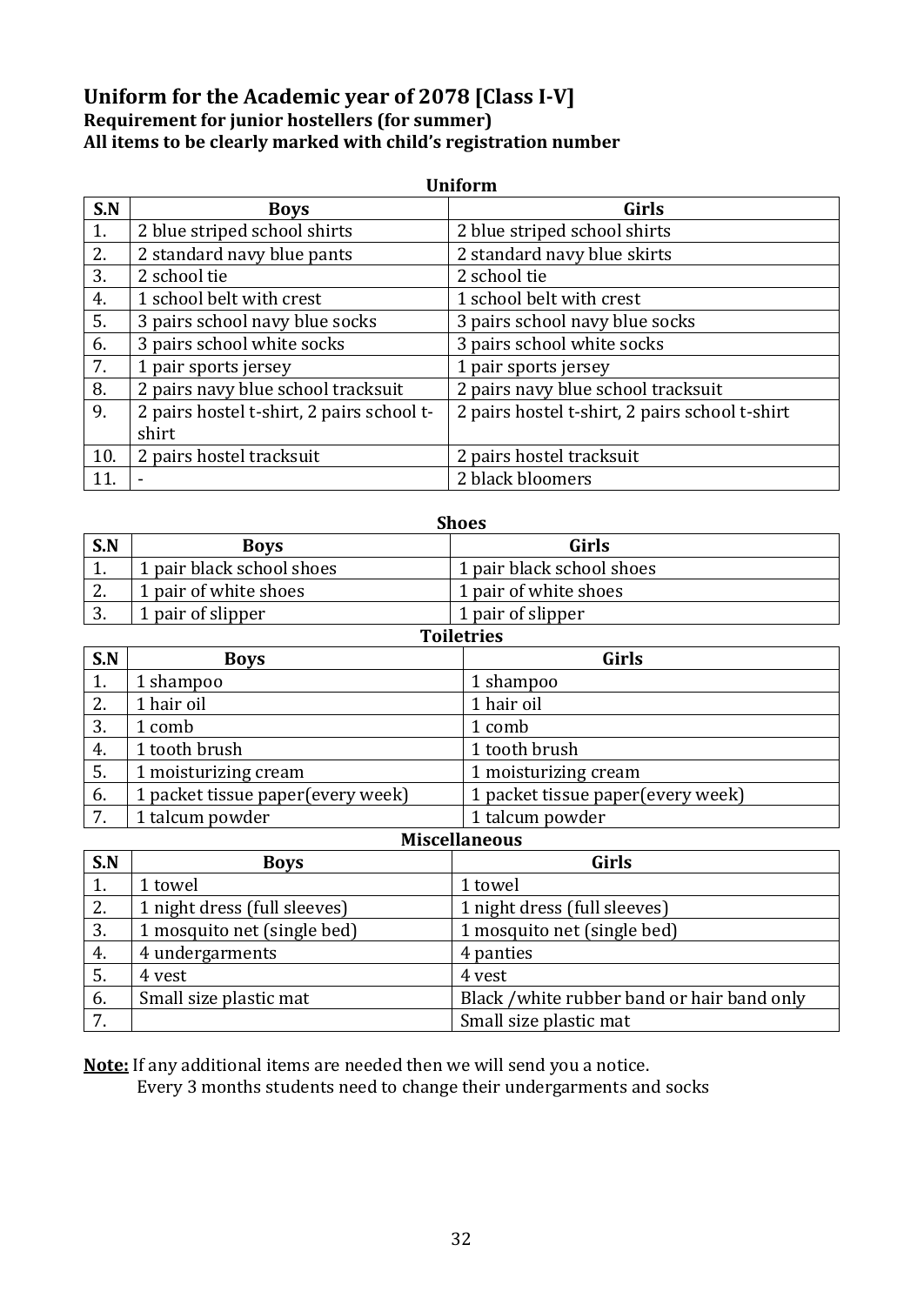# **Bus Services**

### **BUS PROCEDURES**

### **At the Bus Stop (Junior First)**

- 1. Go to the bus stop about 5 minutes earlier than the bus is scheduled to arrive.
- 2. While at the bus stop, wait in a safe place away from the road. Do not run and play while waiting.
- 3. Line up to enter the (let smaller children board first).
- 4. Stand clear of the bus until it has come to a complete stop. Do not push or shove while waiting.

#### **On the Bus**

- 1. Go directly to a seat. Remain seated and facing forward for the entire ride.
- 2. Talk quietly. Do not yell or use vulgar or abusive language.
- 3. Remain seated until the scheduled stop.
- 4. Keep hands, arms and head inside the vehicle.
- 5. Do not throw anything inside the vehicle or from the vehicle.
- 6. Do not change seats. Stay in first seat selected.
- 7. Do not mark, cut, or scratch any part of the bus. Vandalism costs everyone.

#### **Exit the Bus**

- 1. When getting off the bus make sure you walk (not run) three steps away from the door. Stay away from the bus wheels and watch out for moving car, bikes and other vehicles.
- 2. Only get on and off the bus at your designated stop and go directly home. If you need to get off somewhere else, parents' permission is must.
- 3. Never cross the road immediately after getting off from the bus. Let the bus go first.
- 4. If everyone is getting off the bus, the people at the front leave first. Do not push.
- 5. If you drop something near the bus do not pick it up. Tell the bus helper or adult for help.

### **Follow the instruction of the Bus Leaders and Bus In-Charge.**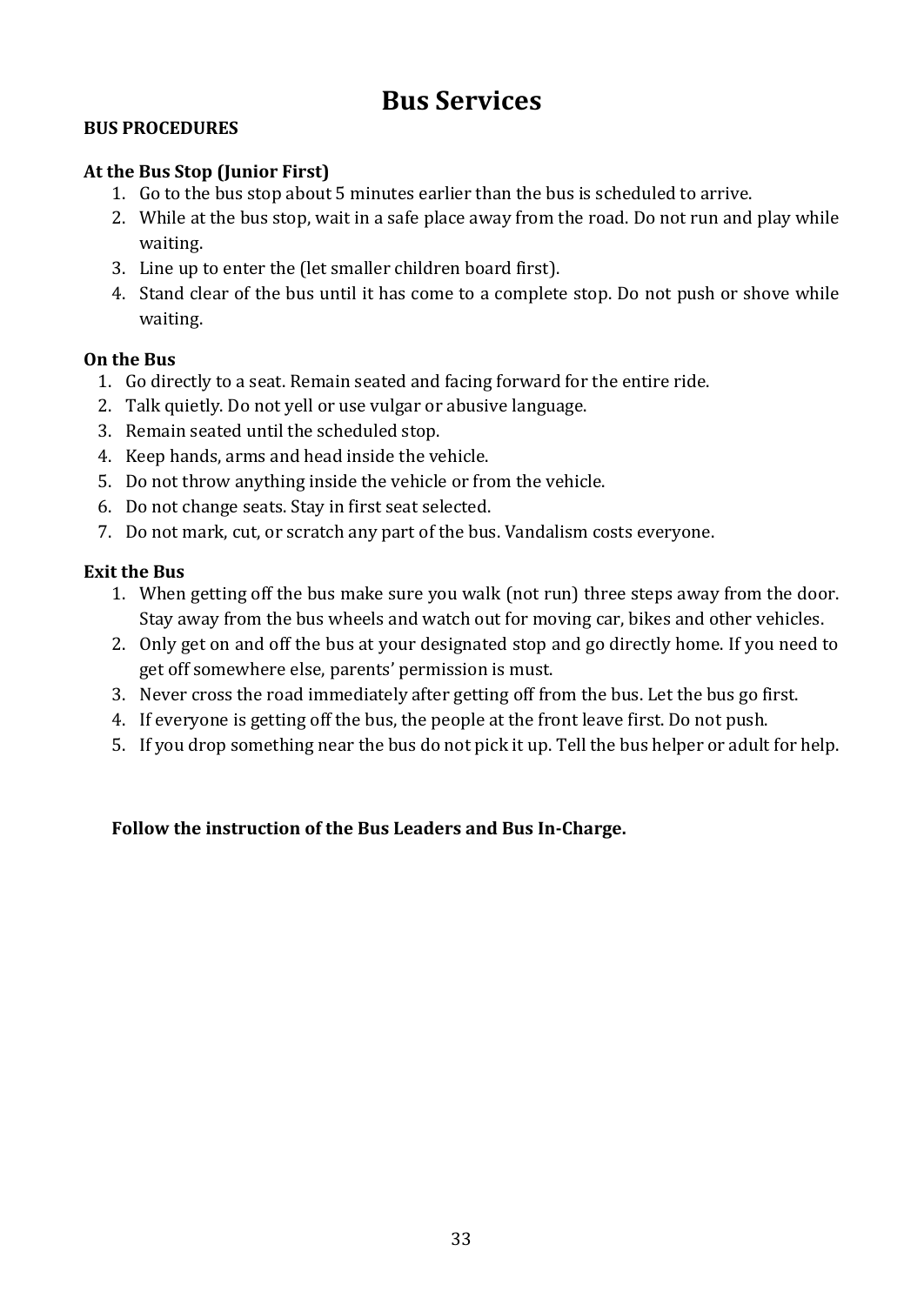# **Bus Routes 2078[Drop**]

**Bus:- A**

| <b>Location</b>         | <b>Time</b> |
|-------------------------|-------------|
| Kuhs                    | 3.20        |
| Koteshwor               | 4.25        |
| Lainchur DDC            | 4.50        |
| Saraswoti Campus        | 4.50        |
| Surakhutte              | 4.55        |
| Nayabazar               | 4.55        |
| Balaju Chowk            | 5.00        |
| <b>Contact Person</b>   |             |
| Amira Ghale: 9860685814 |             |

**Bus:- B**

| <b>Location</b>       | <b>Time</b> |
|-----------------------|-------------|
| <b>Kuhs</b>           | 3.20        |
| Ghattaghar            | 4.10        |
| Kausaltar             | 4.10        |
| Lokanthali            | 4.15        |
| Koteshwor             | 4.25        |
| Om Hospital           | 4.45        |
| Sukedhara             | 4.50        |
| Dhumbarahi            | 4.55        |
| ChapalKarkhana        | 4.55        |
| Chakrapath            | 5.00        |
| Basghari              | 5.05        |
| Galphutar             | 5.10        |
| <b>Contact Person</b> |             |
| Ravi K.C: 9843748897  |             |

**Bus:- C**

| <b>Location</b>                                   | <b>Time</b> |
|---------------------------------------------------|-------------|
| <b>Kuhs</b>                                       | 3.20        |
| Janagal                                           | 3.45        |
| Sanga                                             | 3.50        |
| Palanse                                           | 3.50        |
| Bhasghari                                         | 3.55        |
| Koteshwor                                         | 4.25        |
| <b>KMC</b>                                        | 4.35        |
| Bhimsengola                                       | 4.40        |
| Old Baneshwor                                     | 4.40        |
| Maitidevi                                         | 4.45        |
| Dillibazar                                        | 4.45        |
| Charkhal                                          | 4.45        |
| Kamal Pokhari Chowk                               | 4.50        |
| Naxal Bhagwarti                                   | 4.55        |
| Tangal Ganesh                                     | 4.55        |
| Bhatbhateni                                       | 5.00        |
| <b>Baluwatar</b>                                  | 5.05        |
| <b>Police Trainning Center</b>                    | 5.10        |
| <b>Contact Person</b><br>SusmitaBhusal:9841918278 |             |

| ш |  |
|---|--|
|---|--|

| <b>Location</b>                                             | <b>Time</b> |
|-------------------------------------------------------------|-------------|
| Kuhs                                                        | 3.20        |
| Koteshwor                                                   | 4.25        |
| Tinkunne                                                    | 4.30        |
| Shantinagar                                                 | 4.30        |
| Baneshwor                                                   | 4.30        |
| Mahankal Temple                                             | 4.40        |
| <b>Bir Hospital</b>                                         | 4.40        |
| Keshar Mahal                                                | 4.45        |
| Ghantaghar                                                  | 4.45        |
| BrikutiMadapChwok                                           | 4.50        |
| <b>Contact Person</b><br><b>Bikram Bhandari: 9841264622</b> |             |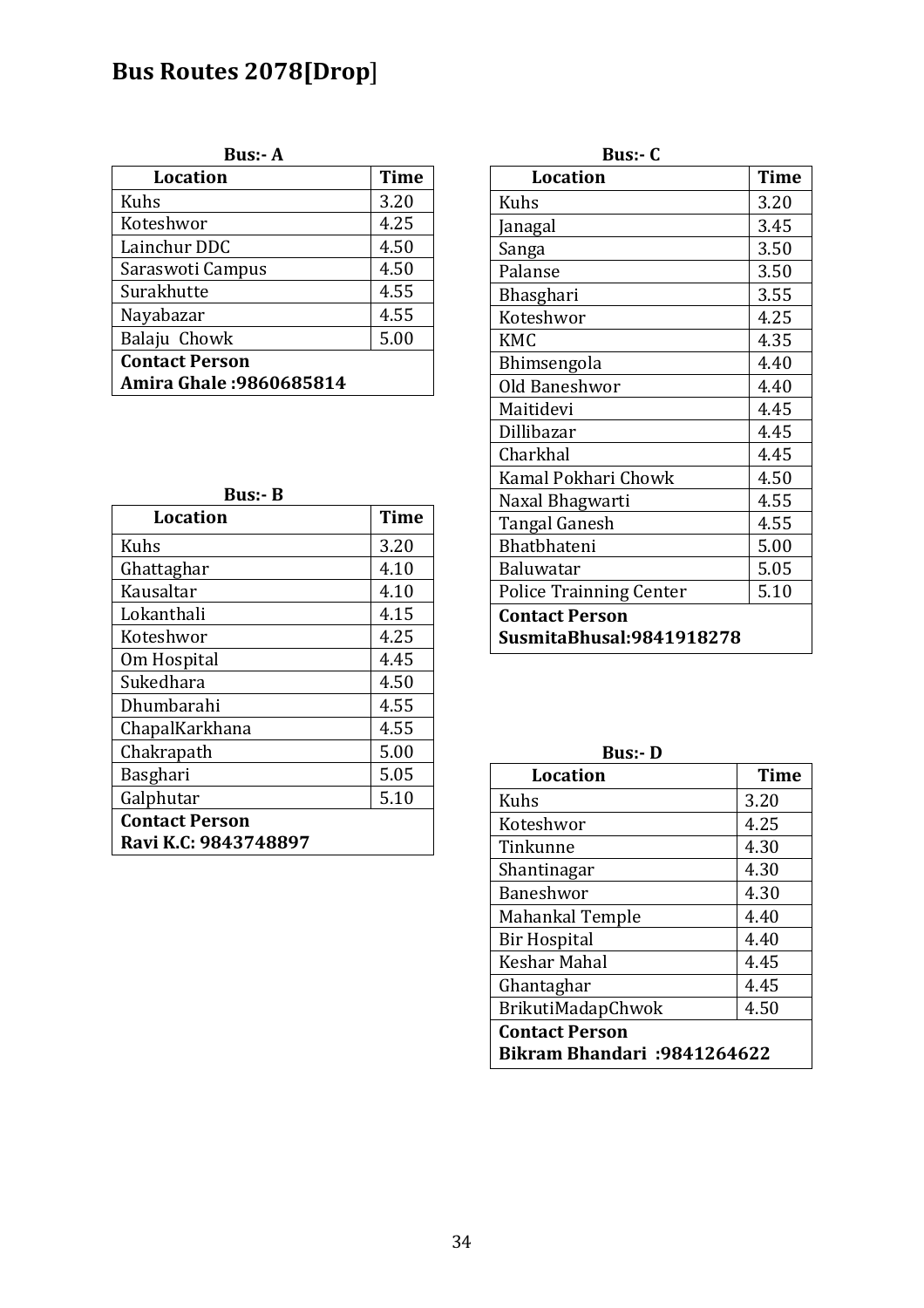| I<br>×<br>٩ |  |
|-------------|--|
|-------------|--|

| <b>Location</b>                       | Time |
|---------------------------------------|------|
| Kuhs                                  | 3.20 |
| Koteshwor                             | 4.25 |
| Gwarkho                               | 4.30 |
| Satdobato                             | 4.35 |
| Ekantakuna                            | 4.40 |
| Dhobighat                             | 4.40 |
| Sanepa                                | 4.45 |
| <b>Balkhu</b>                         | 4.45 |
| Khasibazar                            | 5.00 |
| Kalanki                               | 5.00 |
| Rabibhawan                            | 5.10 |
| Solteemode                            | 5.10 |
| Kalimati                              | 5.10 |
| <b>Contact Person</b>                 |      |
| <b>Sita Thapa Magar: 9861 221 448</b> |      |

| 311 S |  |
|-------|--|
|-------|--|

| Time                      |  |  |
|---------------------------|--|--|
| 3.20                      |  |  |
| 4.25                      |  |  |
| 4.40                      |  |  |
| 4.40                      |  |  |
| 4.45                      |  |  |
| 4.45                      |  |  |
| 5.00                      |  |  |
| 5.05                      |  |  |
| 5.10                      |  |  |
| 5.10                      |  |  |
| 5.10                      |  |  |
| <b>Contact Person</b>     |  |  |
| Narayan Ghole: 9860537609 |  |  |
|                           |  |  |

**Bus:- F**

| <b>Location</b>              | <b>Time</b> |
|------------------------------|-------------|
| Kuhs                         | 3.20        |
| Jagati                       | 4.10        |
| Suryabinayak                 | 4.15        |
| Thimi                        | 4.20        |
| Koteshwore                   | 4.25        |
| SOS                          | 4.30        |
| Kharibot                     | 4.30        |
| <b>B &amp; B Hospital</b>    | 4.35        |
| Satdobato                    | 4.40        |
| Patan Hospital               | 5.05        |
| Maanbhawan                   | 5.05        |
| Jawalakhel Bus stop          | 5.10        |
| <b>Pulchowk (Engineering</b> | 5.10        |
| College Gate)                |             |
| Kupundol                     | 5.15        |
| <b>Contact Person</b>        |             |
| Ram Koirala                  |             |
| :9841532812                  |             |

| ،π<br>- 1 |  |
|-----------|--|
| ۰.        |  |

| Location                    |             |
|-----------------------------|-------------|
|                             | <b>Time</b> |
| <b>Kuhs</b>                 | 3.20        |
| Koteshwor                   | 4.25        |
| Lainchur DDC                | 4.50        |
| Saraswoti Campus            | 4.50        |
| Surakhutte                  | 4.50        |
| Nayabazar                   | 4.55        |
| Balaju(Hero Honda Showroom) | 5.00        |
| Machhapokhari               | 5.05        |
| Gangabu                     | 5.10        |
| Samakhusi                   | 5.10        |
| <b>Basundhara</b>           | 5.10        |
| <b>Contact Person</b>       |             |
| Roma Pariyar: 9860098803    |             |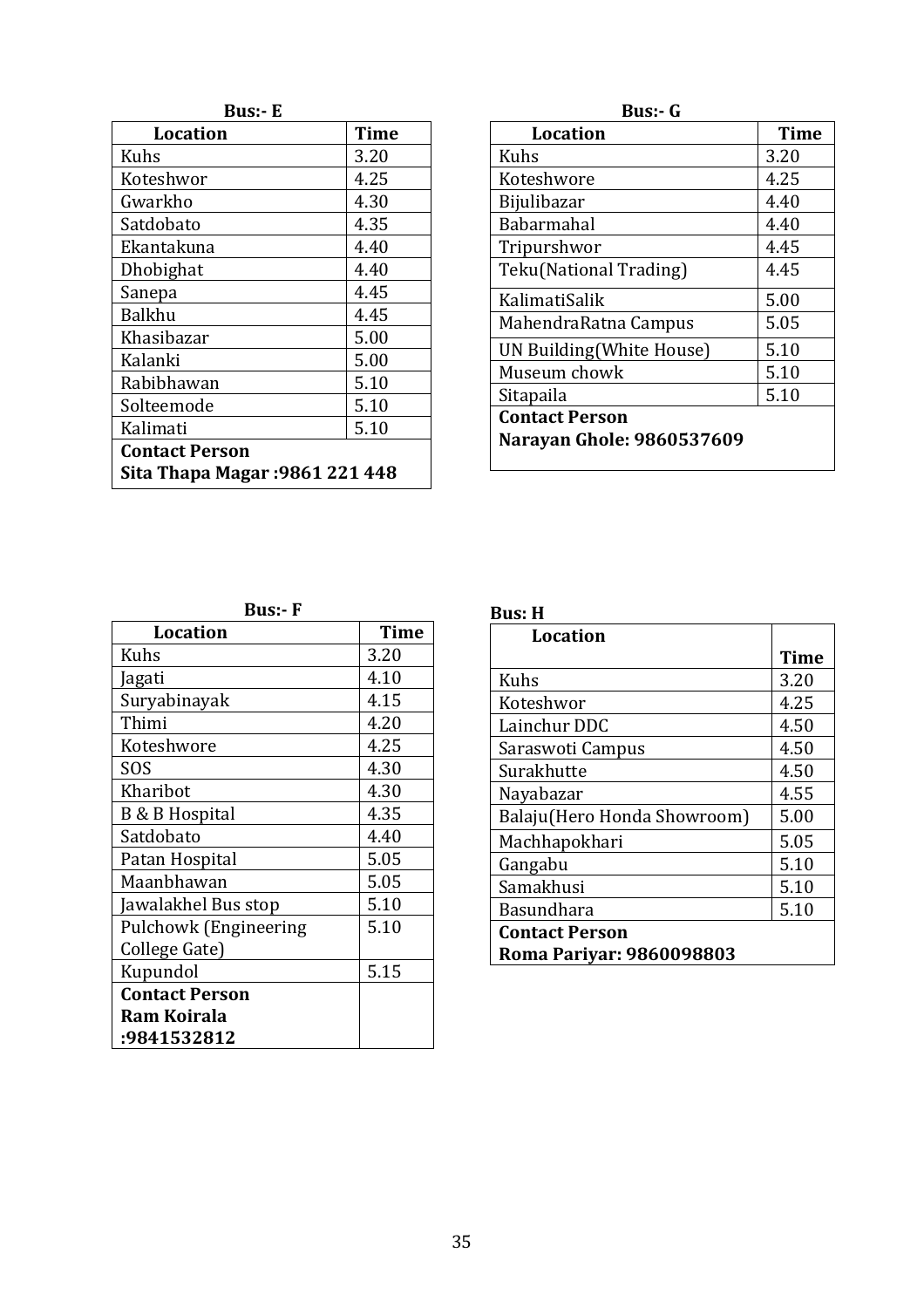# **Pick Up**

**Bus: - A**

| <b>Location</b>         | <b>Time</b> |
|-------------------------|-------------|
| Balaju Chowk            | 7.05        |
| Nayabazar(Dharagalli)   | 7.10        |
| Surakhutte              | 7.20        |
| Sarashwoti Campus       | 7.20        |
| Lainchour DDC           | 7.20        |
| Koteshwor               | 7.35        |
| <b>KUHS</b>             | 8.35        |
| <b>Contact Person</b>   |             |
| Amira Ghale: 9860685817 |             |

| <b>Bus:-C</b>                 |             |  |  |
|-------------------------------|-------------|--|--|
| <b>Location</b>               | <b>Time</b> |  |  |
| <b>Police Training Centre</b> | 7.05        |  |  |
| Baluwatar (Rastra Bank)       | 7.05        |  |  |
| Bhatbhateni Mandir            | 7.10        |  |  |
| Tangal Ganesh                 | 7.15        |  |  |
| Naxal Bhagawati               | 7.20        |  |  |
| Gyneshwor                     | 7.20        |  |  |
| Maitedevi                     | 7.20        |  |  |
| PuranoBaneshwor               | 7.20        |  |  |
| Bhimsengola                   | 7.25        |  |  |
| <b>KMC</b>                    | 7.25        |  |  |
| Koteshwor                     | 7.35        |  |  |
| Bashaghari                    | 7.55        |  |  |
| Palase                        | 7.55        |  |  |
| Sanga                         | 8.05        |  |  |
| Janagal                       | 8.10        |  |  |
| <b>KUHS</b>                   | 8.35        |  |  |
| <b>Contact Person</b>         |             |  |  |
| SusmitaBhusal: 9841918278     |             |  |  |

| Bus:- B               |             |  |  |
|-----------------------|-------------|--|--|
| <b>Location</b>       | <b>Time</b> |  |  |
| Galphutar             | 7.00        |  |  |
| Bashghari             | 7.05        |  |  |
| Chakrapath            | 7.05        |  |  |
| ChhapalKarkhana       | 7.10        |  |  |
| Dhumbarahi            | 7.10        |  |  |
| Sukedhara             | 7.10        |  |  |
| <b>OM Hospital</b>    | 7.20        |  |  |
| Koteshwor             | 7.35        |  |  |
| Jadibuti              | 7.35        |  |  |
| Lokhanthali           | 7.35        |  |  |
| Kausaltar             | 7.40        |  |  |
| Ghattaghar            | 7.40        |  |  |
| <b>KUHS</b>           | 8.35        |  |  |
| <b>Contact Person</b> |             |  |  |
| Ravi K.C 9843748897   |             |  |  |

| <b>Bus:-</b> D                     |             |  |  |
|------------------------------------|-------------|--|--|
| <b>Location</b>                    | <b>Time</b> |  |  |
| Mahankal Temple                    | 7.15        |  |  |
| Birhospital                        | 7.15        |  |  |
| Kehsar Mahal                       | 7.15        |  |  |
| Ghantaghar                         | 7.20        |  |  |
| Brikuti Mandap Chwok               | 7.20        |  |  |
| New Baneshwor [Trolly Bus          | 7.30        |  |  |
| Office]                            |             |  |  |
| Shantinagar                        | 7.30        |  |  |
| Tinkunne [Kantipur complex]        | 7.35        |  |  |
| Koteshwor                          | 7.35        |  |  |
| <b>KUHS</b>                        | 8.35        |  |  |
| <b>Contact Person</b>              |             |  |  |
| <b>Bikram Bhandari: 9841264622</b> |             |  |  |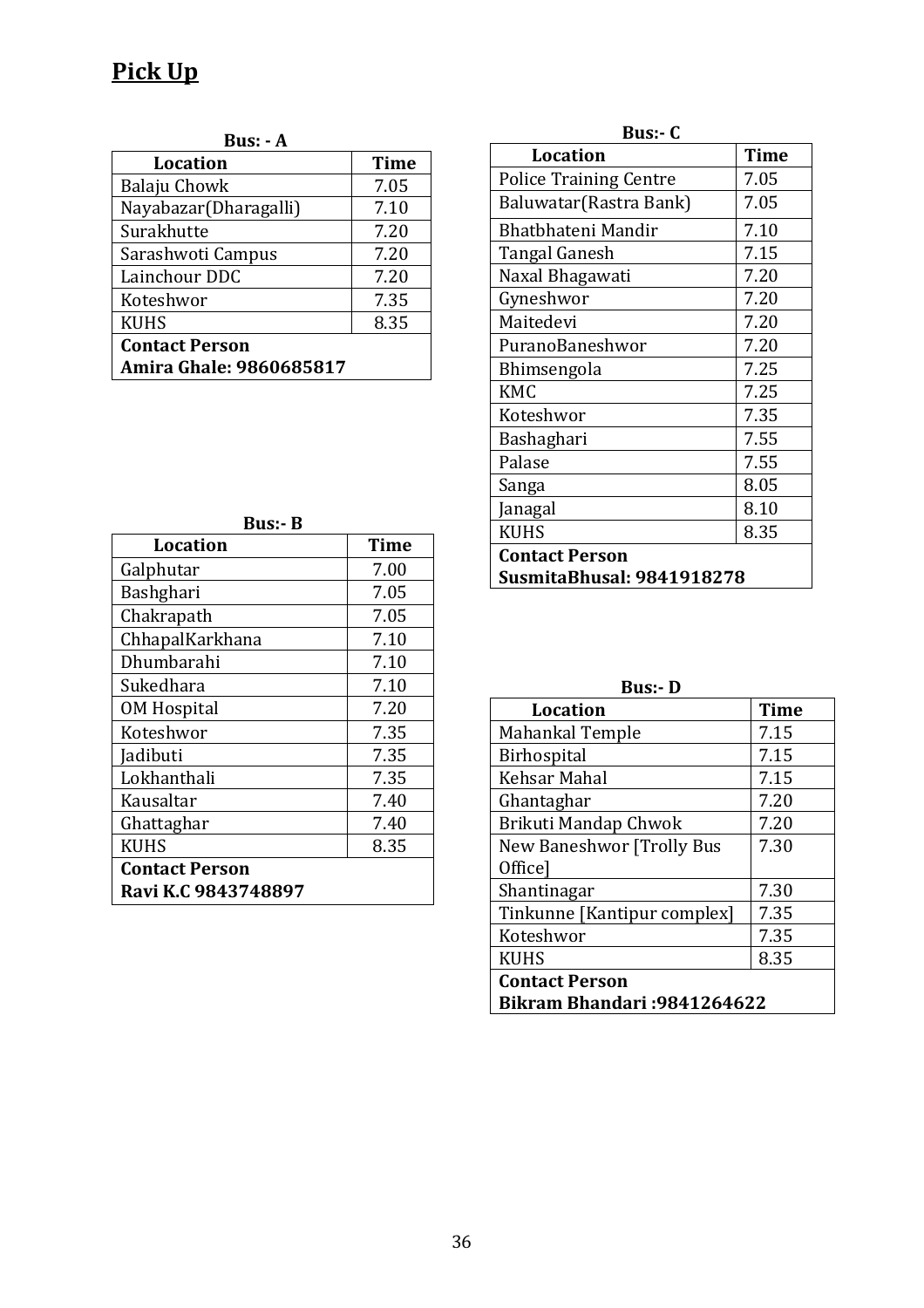#### **Bus:- E**

| <b>Location</b>                       | <b>Time</b> |  |
|---------------------------------------|-------------|--|
| Satdobato                             | 7.05        |  |
| Mahalaxmi Chwok                       | 7.05        |  |
| Ekantakuna                            | 7.10        |  |
| NakhhuChwok                           | 7.10        |  |
| Dhobighat(Nayabato)                   | 7.10        |  |
| Sanepa                                | 7.15        |  |
| <b>Balkhu</b>                         | 7.15        |  |
| Sita Petrol Pump                      | 7.15        |  |
| Kalanki Mandir                        | 7.20        |  |
| Rabibhawan                            | 7.20        |  |
| Solteemode                            | 7.20        |  |
| KalimatiSalik                         | 7.20        |  |
| Kotehswor                             | 7.35        |  |
| <b>KUHS</b>                           | 8.35        |  |
| <b>Contact Person</b>                 |             |  |
| <b>Sita Thapa Magar: 9861 221 448</b> |             |  |

| <b>Bus:- F</b>                |      |  |
|-------------------------------|------|--|
| <b>Location</b>               | Time |  |
| Kupundol                      | 7.05 |  |
| Pulchwok (Engineering College | 7.10 |  |
| gate)                         |      |  |
| Jawlakhel Bus Stop            | 7.15 |  |
| Manbhawan (Ekta Books)        | 7.15 |  |
| Patan Hospital                | 7.20 |  |
| Satadobato                    | 7.25 |  |
| B & B Hospital                | 7.25 |  |
| Gwarkho                       | 7.30 |  |
| Kharibot                      | 7.30 |  |
| SOS                           | 7.30 |  |
| Koteshwor                     | 7.35 |  |
| Thimi                         | 7.45 |  |
| Suryabinayak                  | 7.50 |  |
| Jagati                        | 7.50 |  |
| <b>KUHS</b>                   | 8.35 |  |
| <b>Contact Person</b>         |      |  |
| Ram Koirala :9841532812       |      |  |

#### **Bus:- G**

| <b>Location</b>                  | <b>Time</b> |  |
|----------------------------------|-------------|--|
| Sitapaila                        | 7.05        |  |
| MesuemChwok                      | 7.05        |  |
| <b>UN Building (White House)</b> | 7.10        |  |
| MahandraRatna college            | 7.20        |  |
| KalimatiSalik                    | 7.20        |  |
| Teku (National Trading)          | 7.25        |  |
| Tripurshwor (Vetnary Hospital    | 7.25        |  |
| Babar Mahal                      | 7.25        |  |
| Bijuli Bazar                     | 7.25        |  |
| Koteshwor                        | 7.35        |  |
| <b>KUHS</b>                      | 8.35        |  |
| <b>Contact Person</b>            |             |  |
| Narayan Ghole: 9860537609        |             |  |

| Bus:- H                  |             |  |
|--------------------------|-------------|--|
| <b>Location</b>          | <b>Time</b> |  |
| Basundharachwok          | 7.05        |  |
| DapasiChwok              | 7.05        |  |
| Samakhusi Chowk          | 7.05        |  |
| Gangabu                  | 7.10        |  |
| Machhapokhari            | 7.15        |  |
| Balaju Petrol Pump       | 7.15        |  |
| Nayabazar (Dharagalli)   | 7.15        |  |
| Surakhutte               | 7.20        |  |
| Sarashwoti Campus        | 7.20        |  |
| Lainchour DDC            | 7.20        |  |
| Koteshwor                | 7.35        |  |
| <b>KUHS</b>              | 8.35        |  |
| <b>Contact Person</b>    |             |  |
| Roma Pariyar: 9860098803 |             |  |
|                          |             |  |

#### **Note:**

**#. Parents are requested to come 5 minutes earlier than the mentioned time at their respective Bus Stops.**

**#. Above mentioned time are for the light traffic situation. Bus arrival time may differ as the basis of traffic.**